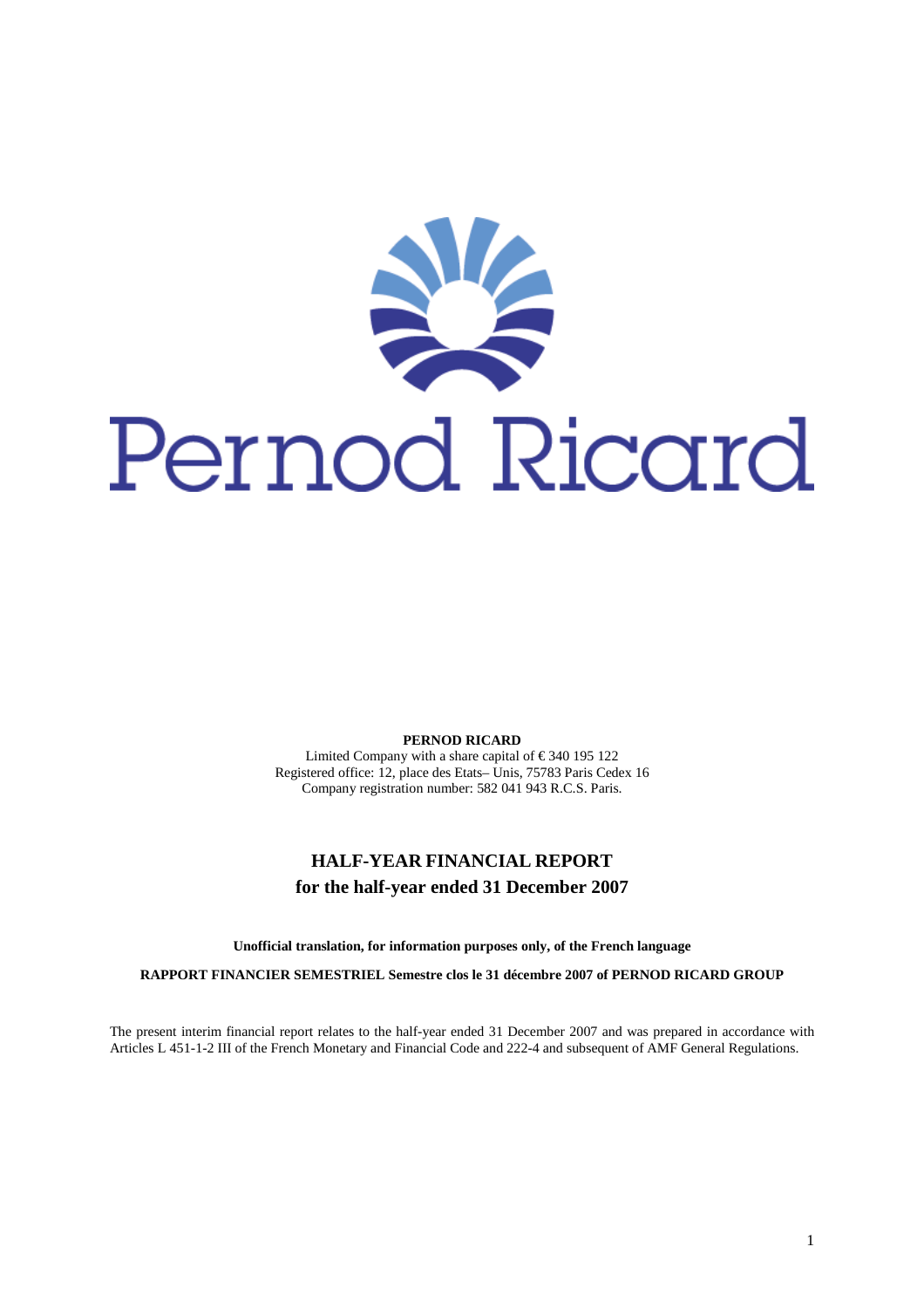# **CONTENTS**

|      | Certification by the person assuming responsibility for the half-year financial report |    |
|------|----------------------------------------------------------------------------------------|----|
| П.   | Half-year activity report                                                              |    |
| III. | Condensed consolidated interim financial statements                                    |    |
| IV.  | Statutory auditors' report on the consolidated half-year financial information         | 28 |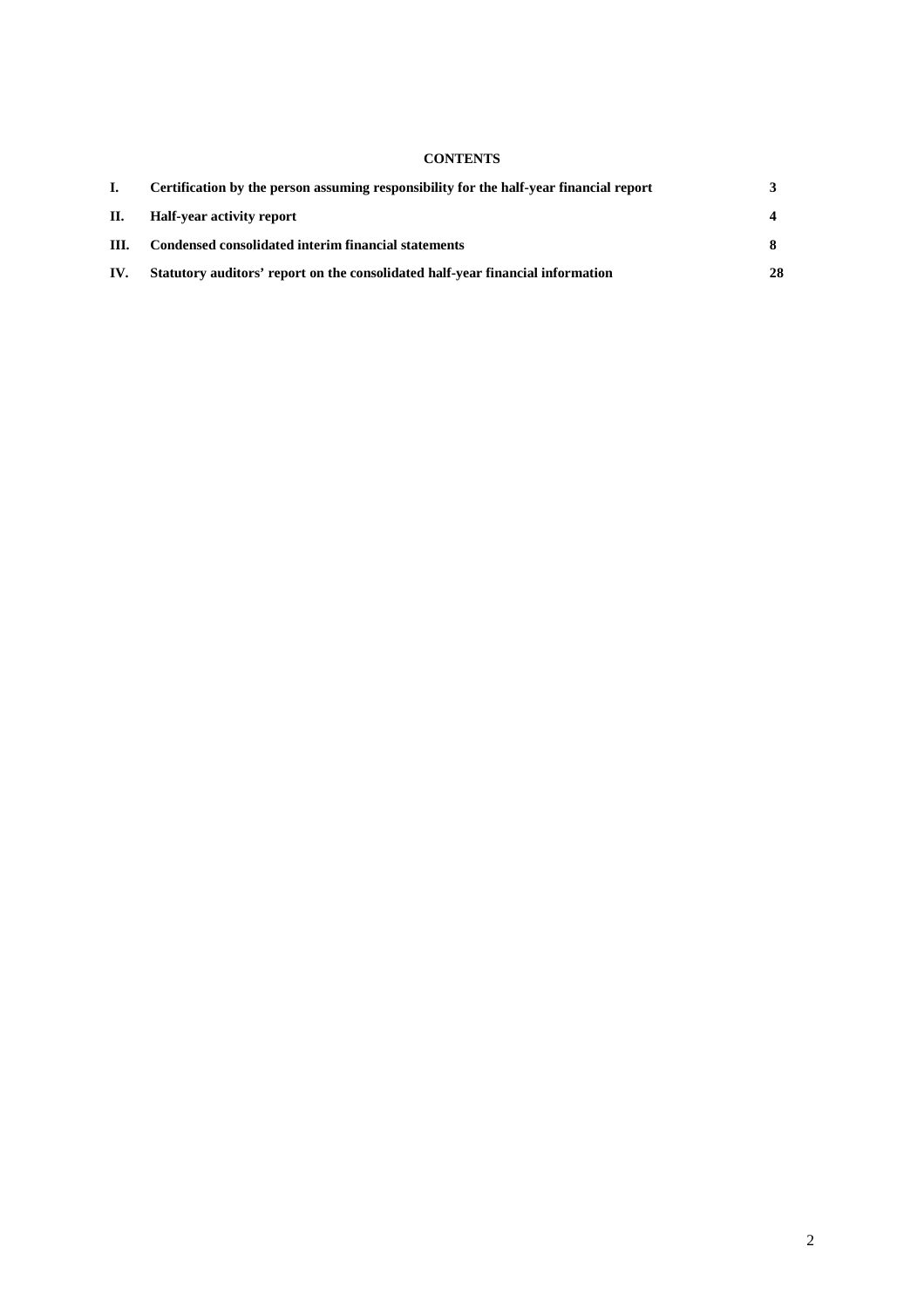# **I. Certification by the person assuming responsibility for the half-year financial report**

I certify that to the best of my knowledge the condensed financial statements included in this document have been prepared in accordance with the applicable accounting standards and present a true picture of the assets, financial situation and results of all the companies included within the Pernod Ricard Group, and that the enclosed half-year activity report is a true reflection of the important events arising in the first six months of the financial year and their impact on the annual financial statements, a statement of the principal transactions between related parties, as well as a description of the principal risks and uncertainties for the remaining six months of the financial year.

Mr Patrick Ricard

Chairman & Chief Executive Officer

Ville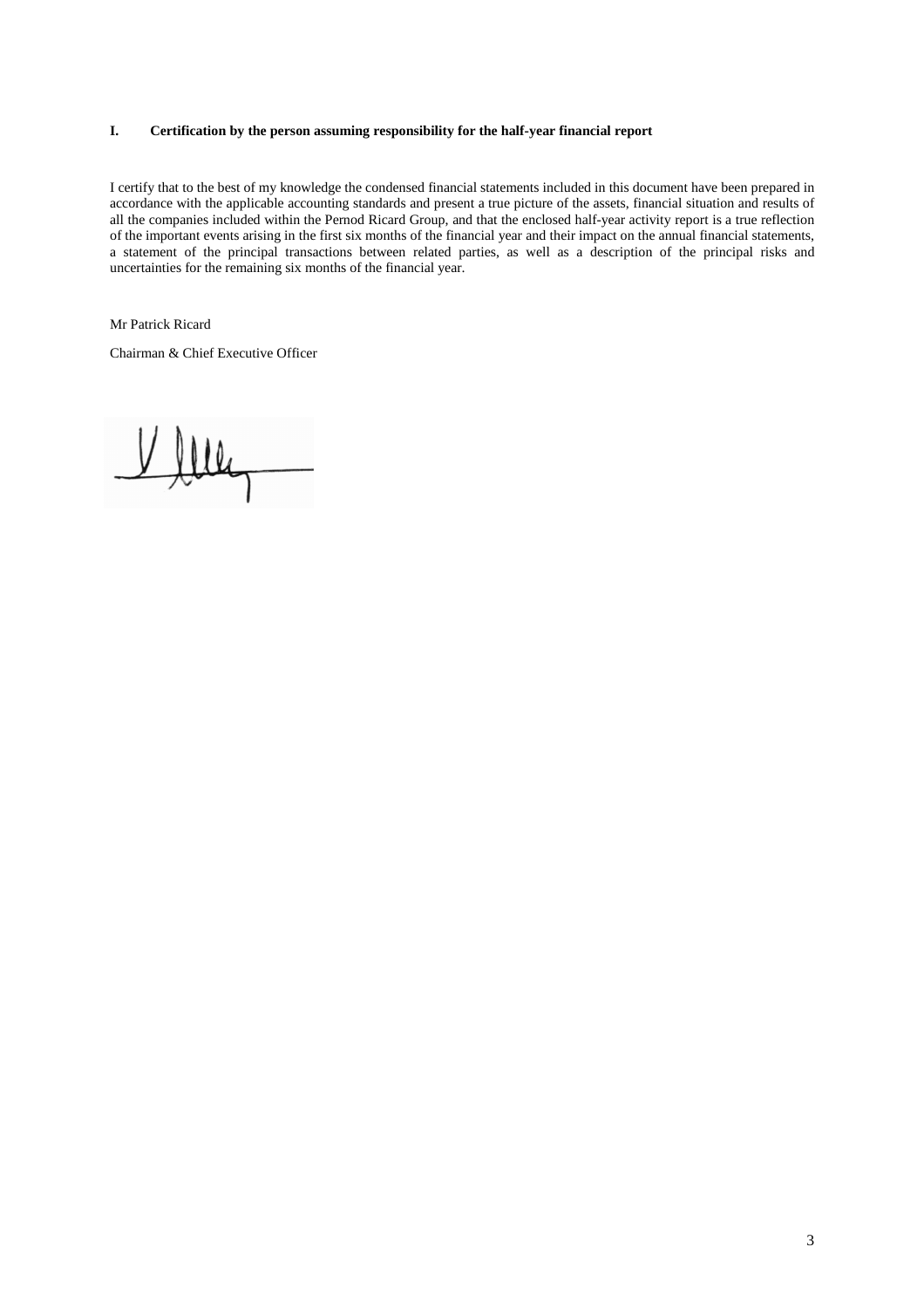# **II. Half-year activity report**

# **Key figures and business analysis**

**1. Analysis of operations by geographic region** 

# France:

| $(\epsilon$ millions) | 31/12/2006<br>6 months | 31/12/2007<br>6 months | Organic growth |          |
|-----------------------|------------------------|------------------------|----------------|----------|
| Net sales             | 368                    | 396                    | 29             | $+7.8%$  |
|                       | 253                    | 270                    |                | $+6.7%$  |
|                       | 170                    | 183                    |                | $+7.7%$  |
|                       | 85                     | 96                     |                | $+12.4%$ |

Europe:

| $(\epsilon$ millions) | 31/12/2006<br>6 months | 31/12/2007<br>6 months | Organic growth |          |
|-----------------------|------------------------|------------------------|----------------|----------|
|                       | 1,175                  | 1,262                  | 105            | $+9.0%$  |
|                       | 674                    | 747                    | 80             | $+11.9%$ |
|                       | 524                    | 575                    | 57             | $+11.0%$ |
|                       | 330                    | 372                    | 48             | $+14.6%$ |

Americas:

| $(\epsilon$ millions) | 31/12/2006<br>6 months | 31/12/2007<br>6 months |    | Organic growth |
|-----------------------|------------------------|------------------------|----|----------------|
|                       | 984                    | 970                    | 91 | $+9.7%$        |
|                       | 563                    | 552                    | 51 | $+9.1%$        |
|                       | 413                    | 393                    | 29 | $+7.1%$        |
|                       | 277                    | 265                    | 27 | $+10.1\%$      |

Asia and rest of the world:

| $(\epsilon$ millions) | 31/12/2006<br>6 months | 31/12/2007<br>6 months |     | Organic growth |
|-----------------------|------------------------|------------------------|-----|----------------|
|                       | 980                    | 1.085                  | 123 | $+12.6%$       |
|                       | 473                    | 557                    | 103 | $+21.8%$       |
|                       | 295                    | 352                    | 68  | $+23.1%$       |
|                       | 194                    | 233                    | 48  | $+25.0%$       |

Total:

| $(\epsilon$ millions) | 31/12/2006<br>6 months | 31/12/2007<br>6 months | Organic growth |          |
|-----------------------|------------------------|------------------------|----------------|----------|
|                       | 3,507                  | 3,713                  | 348            | $+10.1%$ |
|                       | 1,963                  | 2,126                  | 251            | $+12.8%$ |
|                       | 1,402                  | 1,503                  | 168            | $+12.0%$ |
|                       | 886                    | 966                    | 135            | $+15.3%$ |

Consolidated interim net sales were  $\epsilon$ 3,713 million at 31 December 2007, that is +5.9% as reported and +10.1% organic growth. This increase reflected strong sales vigour, especially from the Top 15 brands, and testified to accelerated growth in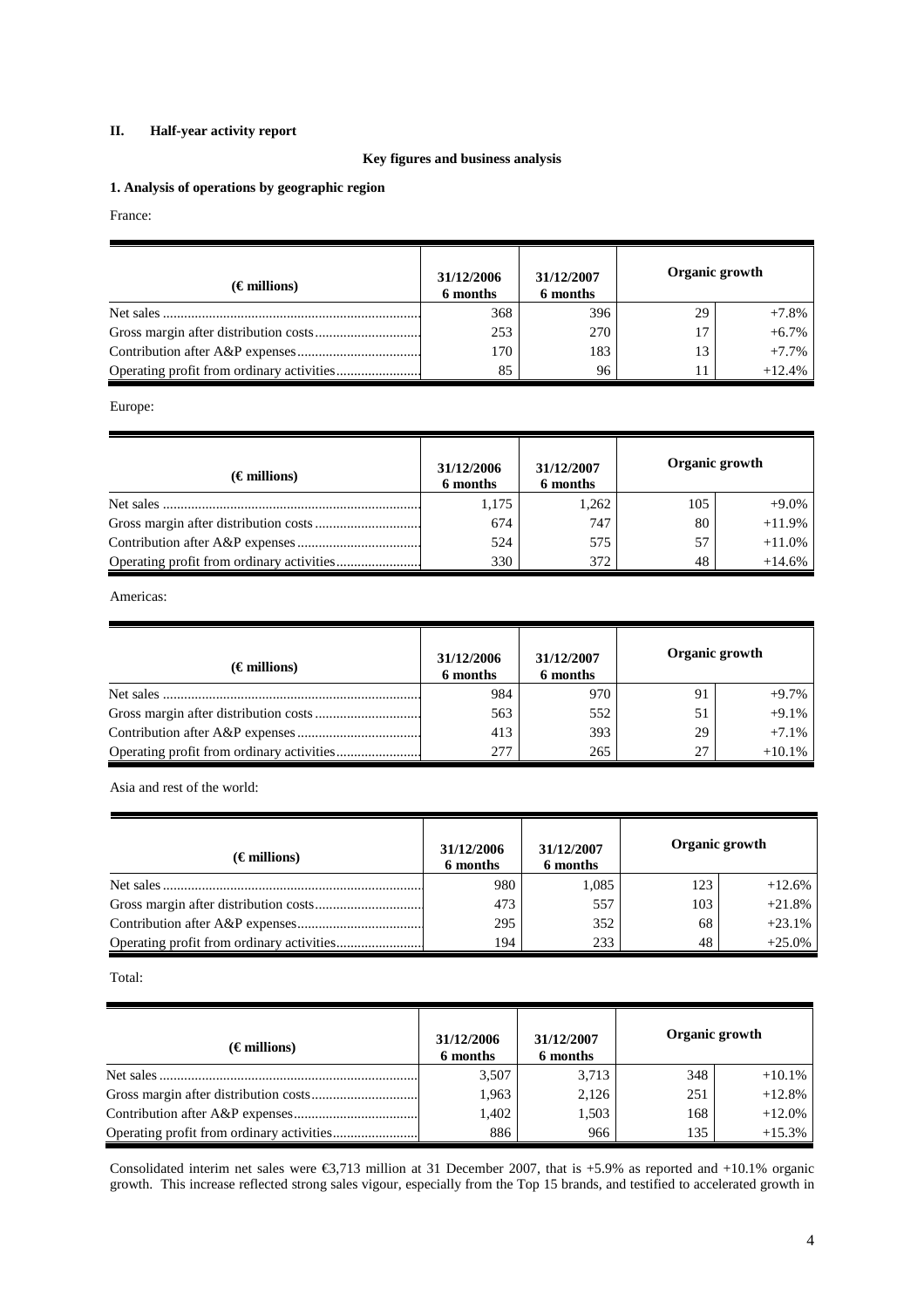emerging countries and on the premium spirit segment.

Contribution after A&P expenses increased 7.2% to  $\epsilon$ 1,503 million at 31 December 2007, with organic growth of +12%.

Operating profit from ordinary activities rose 9% as reported and by 15.3% on a like-for-like basis. This sharp increase was due to strong sales vigour, improved profit margins as a result of increased premiumisation and price increases, and was achieved in spite of stepped up A&P expenses.

#### **2. Net profit – Group share and diluted earnings per share from ordinary activities**

|                                                                 | 31/12/2006<br>6 months | 31/12/2007<br>6 months |
|-----------------------------------------------------------------|------------------------|------------------------|
| $(\epsilon$ millions)                                           |                        |                        |
|                                                                 | 886                    | 966                    |
|                                                                 | (174)                  | (176)                  |
|                                                                 | (170)                  | (183)                  |
| Minority interests and share of net profit/(loss) of associates | (14)                   | (13)                   |
|                                                                 | 529                    | 594                    |
| Net profit – Group share from ordinary activities (1)           | 214 397 196            | 215 314 704            |
| (E)                                                             |                        |                        |
|                                                                 | 2.47                   | 2.76                   |

(1) After taking account of the two-for-one share par value split implemented on 15 January 2008 and the distribution of one free share for every five shares held on 16 January 2007.

Net profit – Group share from ordinary activities increased 12.4% to €594 million at 31 December 2007. Diluted earnings per share from ordinary activities were €2.76, up 11.9% from 31 December 2006. This figure was restated for the two-forone share par value split implemented on 15 January 2008.

#### **3. Net result and retained earnings of the Parent company**

The net result and retained earnings of the Parent company, Pernod Ricard S.A., amount to, respectively, euro 316 millions and euro 518 millions at 31 December 2007.

# **4. Analysis of first half-year operations**

Excellent results were reported for the first half-year ended 31 December 2007, which featured:

- outstanding dynamism due to premium brands and emerging countries,
- improved margins due to premiumisation and price increases,
- stepped up A&P expenditure investments on strategic brands,
- improved self-financing capacity.

Performances of the operating profit from ordinary activities were adversely affected by:

- a negative foreign exchange impact, primarily due to the loss in value of the US dollar,
- an unfavourable group structure impact, primarily following the disposal of Rich & Rare and the end of the copacking agreements with Fortune Brands.

#### **Net sales and volumes**

Net sales increased by 5.9%, from €3,507 million at 31 December 2006 to €3,713 million at 31 December 2007. This performance resulted from:

- an outstanding 10.1% organic growth,
- a 2.5% negative foreign exchange impact, primarily due to the loss in value of the US dollar,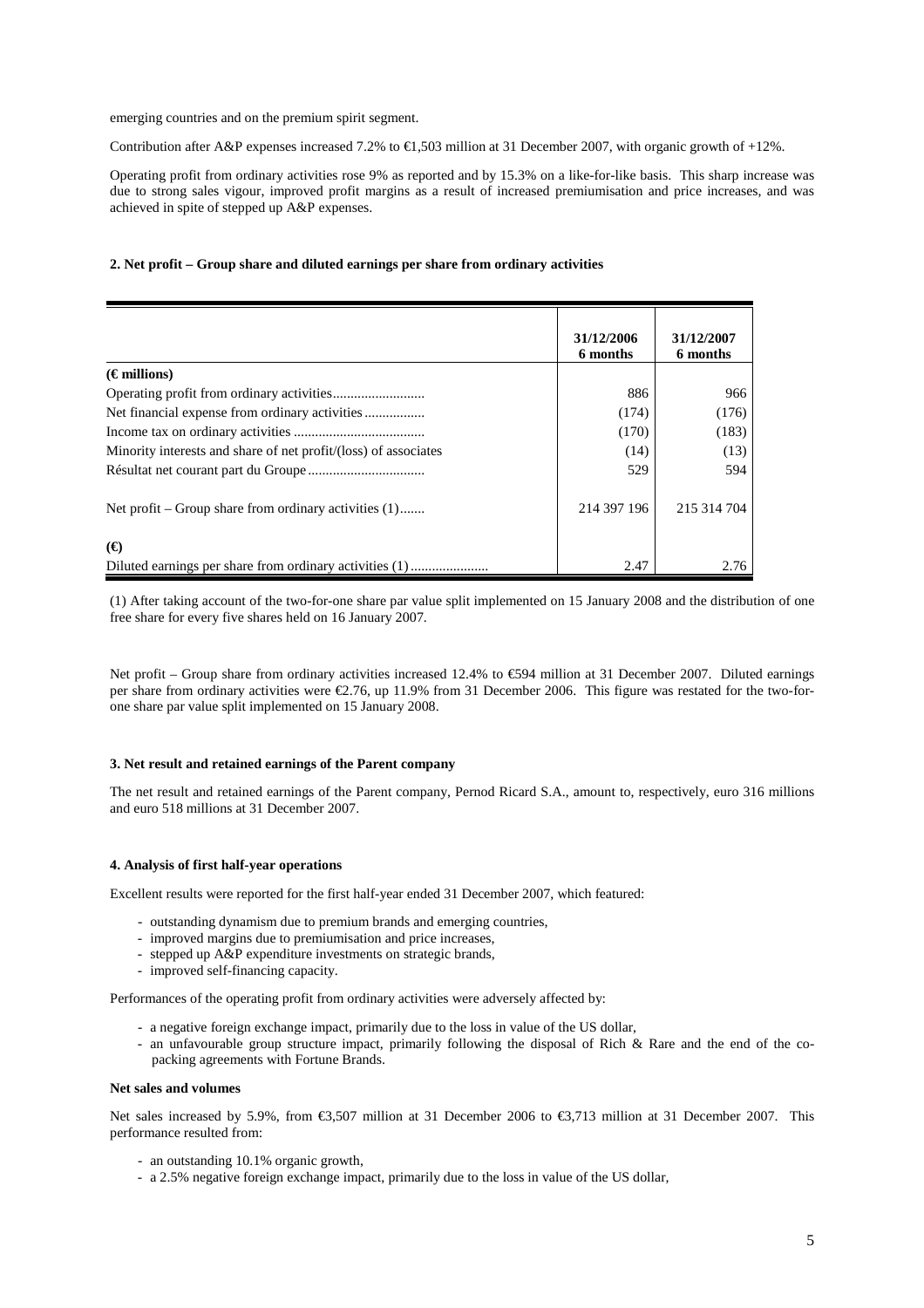- a 1.5% negative group structure impact (primarily disposal of Rich & Rare and end of co-packing for Fortune Brands).

Premium brands were responsible for more than half of first half-year organic growth. Buoyant premium spirits sales led to double-digit organic growth rates in value for most of these brands: Martell  $(+27%)$ , Jameson  $(+23%)$ , The Glenlivet  $(+18%)$ , Chivas Regal (+16%), Havana Club (+16%), Malibu (+13%), Ballantine's (+12%), Stolichnaya (+11%). Premium still wines benefited from price increases and innovation. Champagne recorded satisfactory organic growth in value: Mumm (+17%) and Perrier-Jouët (+7%), driven by price increases.

The 15 strategic brands achieved organic growth of  $+7\%$  in volume and  $+13\%$  in value, thereby illustrating the highly positive impact of price increases and mix effects.

#### **Contribution after A&P expenses**

The contribution after A&P expenses recorded organic growth of 12%, analysed as follows by geographic region:

Asia/Rest of the World registered 23.1% organic growth in its contribution after A&P expenses. The sharp increase in gross margin ratios was due to price increases and growth by Top 15 brands and emerging countries, which led the Group to step up A&P expenses in the region. The main organic growth drivers of the region were Martell, Ballantine's and Chivas.

The Americas posted a 7.1% organic growth in their contribution after A&P, featuring dynamic brands such as Chivas, Stolichnaya, Jameson, Malibu and Something Special. Gross margin after logistics costs, which grew organically by 9.1%, slightly deteriorated as a percentage of sales due to the US dollar loss in value.

Europe generated 11% organic growth in contribution after A&P expenses, along with a strong increase in the gross margin ratio due to the development of the Top 15 brands and other high-performance brands such as Ararat, Olmeca and Ruavieja. A&P expenditures especially rose in emerging countries.

France recorded organic growth of 7.7% in its contribution after A&P expenses, due in particular to the Mumm, Ricard and Chivas brands. Gross margin as a percentage of net sales slightly declined as a result of the lower relative size of aniseed brands and accelerated champagne growth.

# **Operating profit from ordinary activities**

Operating profit from ordinary activities increased by 9%, being 15.3% organic growth. Due to premium brands and emerging countries, gross margin as a percentage of sales markedly improved on a constant foreign exchange basis. A&P expenditure was stepped up, in particular in respect of Top 15 brands and emerging countries. Higher sales enabled the Group to control structure costs and to reduce them as a percentage of net sales.

Operating profit from ordinary activities as a percentage of sales improved by 140 basis points, from 25.3% at 31 December 2006 to 26.7% at 31 December 2007.

#### **Indebtedness**

Net debt was €6,631 million at 31 December 2007. The improvement in the self-financing capacity was in line with operating profit growth. Group free cash flow deteriorated, due in particular to the purchase of eaux-de-vie to cope with the demand for cognac.

#### **Analysis of other income statement items**

# **1. Financial income/(expense)**

Financial income (expense) from ordinary activities amounted to  $\epsilon(185)$  million, compared to  $\epsilon(169)$  million at 31 December 2006. This increase primarily resulted from unfavourable foreign exchange impacts. Net financing costs slightly increased by  $\epsilon$ 3 million to  $\epsilon$ (168) million at 31 December 2007

# **2. O**t**her operating income and expenses**

Other operating income and expenses amounted to  $\epsilon$ 5 million at 31 December 2007 and included:

- $\epsilon$  =  $\epsilon$ (17) million of net restructuring expenses,
- $\epsilon$ (11) million of asset impairment,
- $\in$  12 million of capital gains on sale of assets relating mainly to the disposal of the Canei brand, as well as the sale of Group plants and warehouses,
- $\in$  20 million of other operating income and expenses, including income representing the excess, beyond the limit of the corridor, of actuarial gains recognised in relation to a pension fund in the UK. This income will be fully recognised at 30 June 2008, in accordance with IAS 19, and was recognised pro rata temporis at 31 December 2007.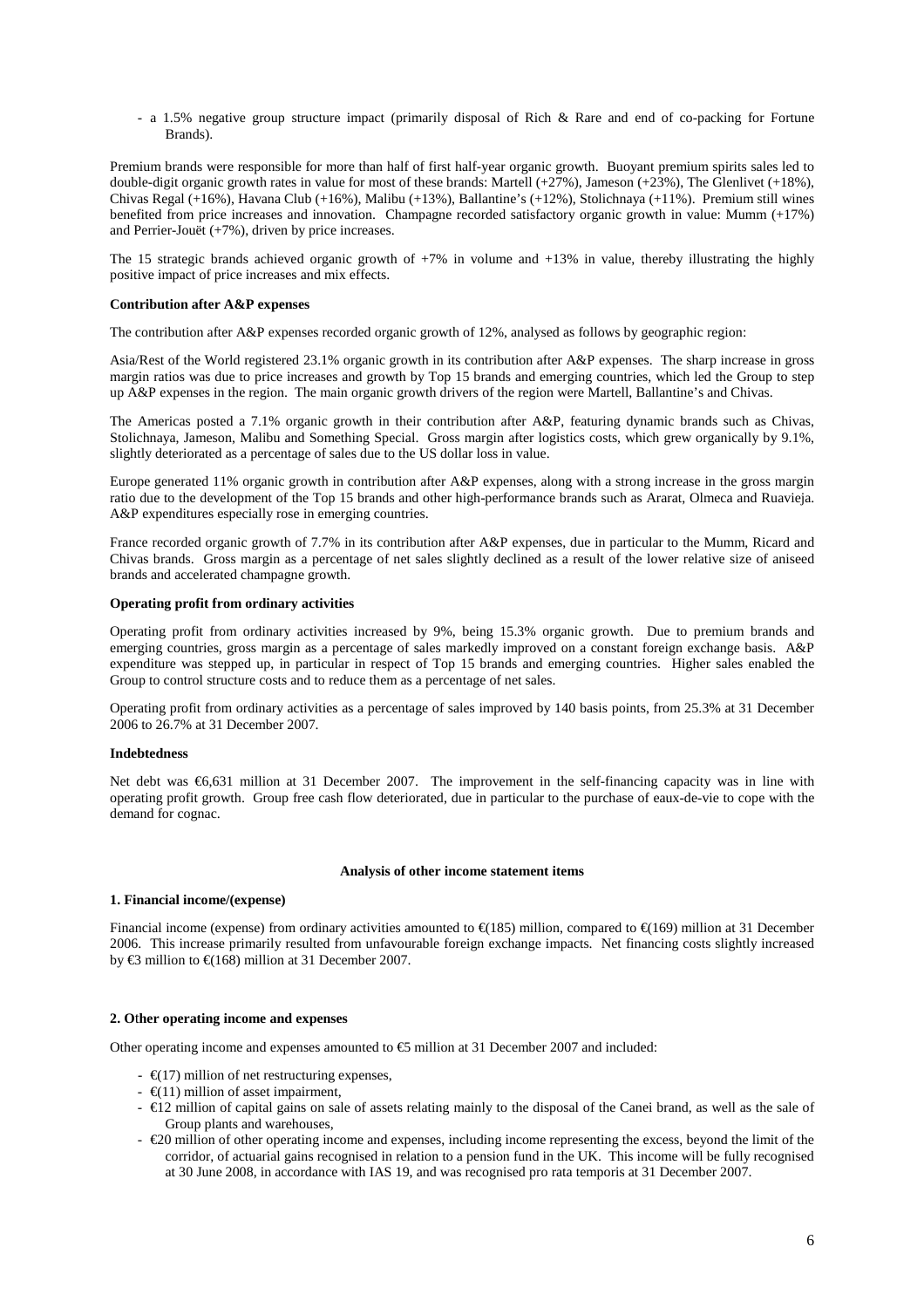#### **3. Net profit – Group share**

Net profit – Group share was  $\epsilon$ 588 million, an increase of 17.7%.

# **Significant events of the period**

#### **1. Brand disposals**

On 27 November 2007, Pernod Ricard Group finalised the disposal of the Italian wine brand Canei to Baarsma Wine Group Holding (BWGH), the leader for wine distribution in the Benelux. The Group's Italian subsidiary will continue to produce Canei on behalf of BWGH.

In September 2007, Pernod Ricard Group sold the New Zealand Framingham wine brand, winery and vineyards to Portuguese company Sogrape. This sale has since been approved by New Zealand authorities. The Group will retain the distribution rights for this premium brand in Australia and New Zealand and for duty free markets in the Pacific region.

#### **2. Financing**

During the first half-year, Pernod Ricard Group drew down a total of €270 million from the multicurrency syndicated loan signed on 21 April 2005.

#### **Major risks and uncertainties for the second half of the financial year**

The major risks and uncertainties Pernod Ricard Group faces are listed under chapter "Risk management" of the 2006/07 reference document, available from the website of the Autorité des Marchés Financiers or from the Pernod Ricard website.

This risk analysis remains valid for the assessment of major risks over the second half of the financial year.

# **Outlook**

The excellent results of the first half-year ended 31 December 2007 enable the Group to start the second half with highly favourable prospects.

### **Main related parties transactions**

Information related to related parties transactions are detailed in note 17 of the notes to the condensed consolidated interim financial statements included in this document.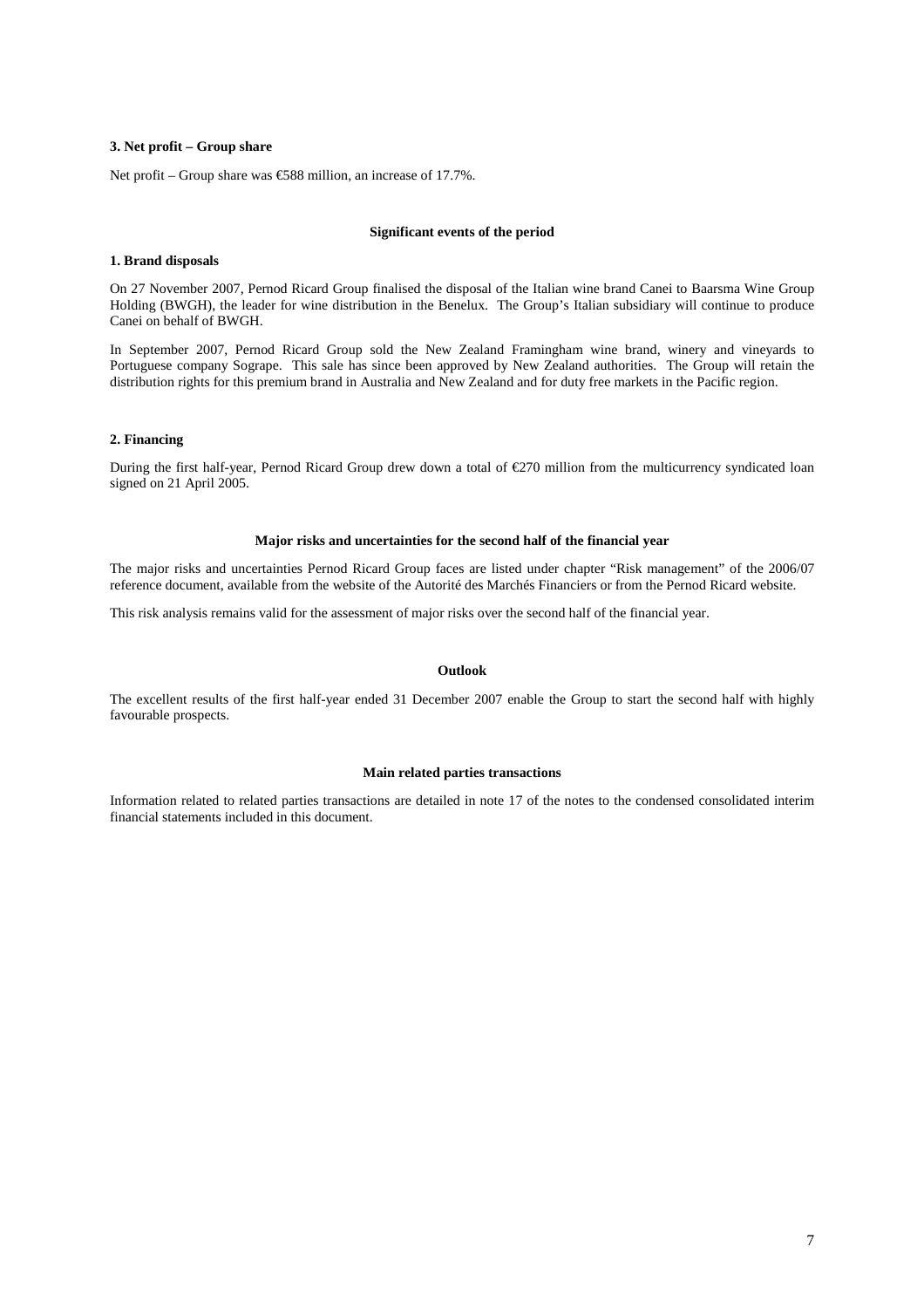# **III. Condensed consolidated interim financial statements**

| $(\epsilon$ million)                                         | 31/12/2006 | 31/12/2007 | <b>Notes</b> |
|--------------------------------------------------------------|------------|------------|--------------|
|                                                              |            |            |              |
|                                                              | 3,507      | 3,713      |              |
|                                                              | (1, 419)   | (1,464)    |              |
|                                                              | 2,088      | 2,249      |              |
|                                                              | (686)      | (746)      |              |
|                                                              | 1,402      | 1,503      |              |
|                                                              | (516)      | (537)      |              |
|                                                              | 886        | 966        |              |
|                                                              | (21)       |            | 6            |
|                                                              | 865        | 970        |              |
|                                                              | (165)      | (168)      | 5            |
|                                                              | (4)        | (18)       | 5            |
|                                                              | (169)      | (185)      |              |
|                                                              | (183)      | (184)      | 7            |
|                                                              | $\Omega$   | $\Omega$   |              |
|                                                              | 514        | 601        |              |
|                                                              | $\Omega$   | $\Omega$   |              |
|                                                              | 514        | 601        |              |
| Including:                                                   |            |            |              |
|                                                              | 14         | 13         |              |
|                                                              | 500        | 588        |              |
|                                                              |            |            |              |
|                                                              | 2.37       | 2.77       | 8            |
|                                                              | 2.33       | 2.73       | 8            |
|                                                              |            |            |              |
| Net earnings per share from continuing operations (excluding |            |            |              |
|                                                              | 2.37       | 2.77       |              |
| Net earnings per share from continuing operations (excluding |            | 2.73       |              |
|                                                              | 2.33       |            |              |
|                                                              |            |            |              |

# **Consolidated income statement.**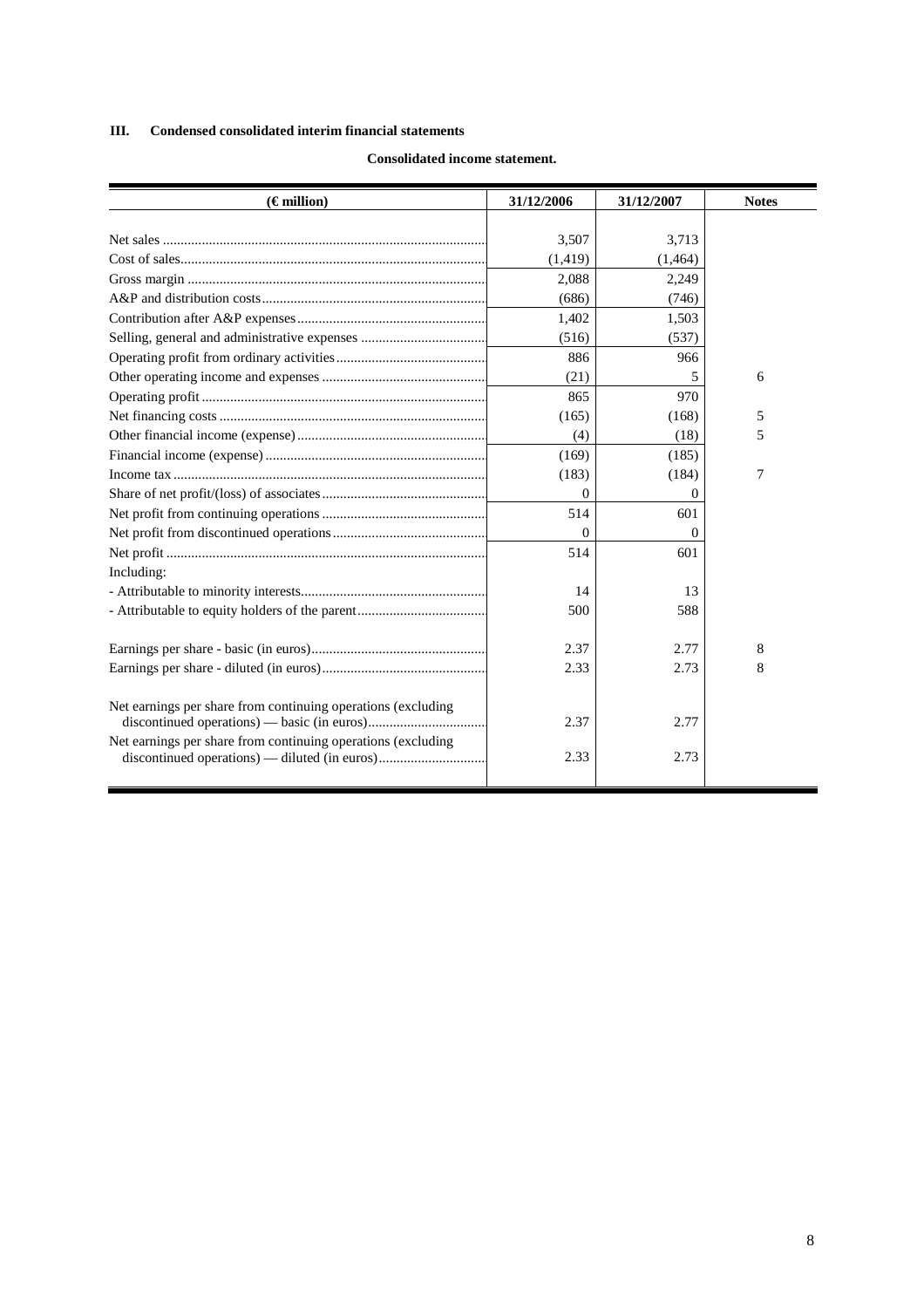# **Consolidated balance sheet.**

| <b>Assets</b>        | 30/06/2007                  | 31/12/2007     | <b>Notes</b> |
|----------------------|-----------------------------|----------------|--------------|
| $(\epsilon$ million) |                             |                |              |
| Net amounts          |                             |                |              |
| Non-current assets   |                             |                |              |
|                      | 7.836                       | 7,477          | 9            |
|                      | 3,477                       | 3,367          | 9            |
|                      | 1,675                       | 1,598          |              |
|                      | 60                          | 54             |              |
|                      | 12.1                        | 106            |              |
|                      | $\mathcal{D}_{\mathcal{L}}$ | $\mathfrak{D}$ |              |
|                      | 839                         | 701            | 7            |
|                      | 14,010                      | 13,304         |              |
| Current assets       |                             |                |              |
|                      | 3,563                       | 3,482          | 10           |
|                      | 1,228                       | 1,827          |              |
|                      | 91                          | 80             |              |
|                      | 145                         | 126            |              |
|                      | 51                          | 35             |              |
|                      | 383                         | 435            | 12           |
|                      | 5,462                       | 5,986          |              |
|                      | 19,472                      | 19,291         |              |
|                      |                             |                |              |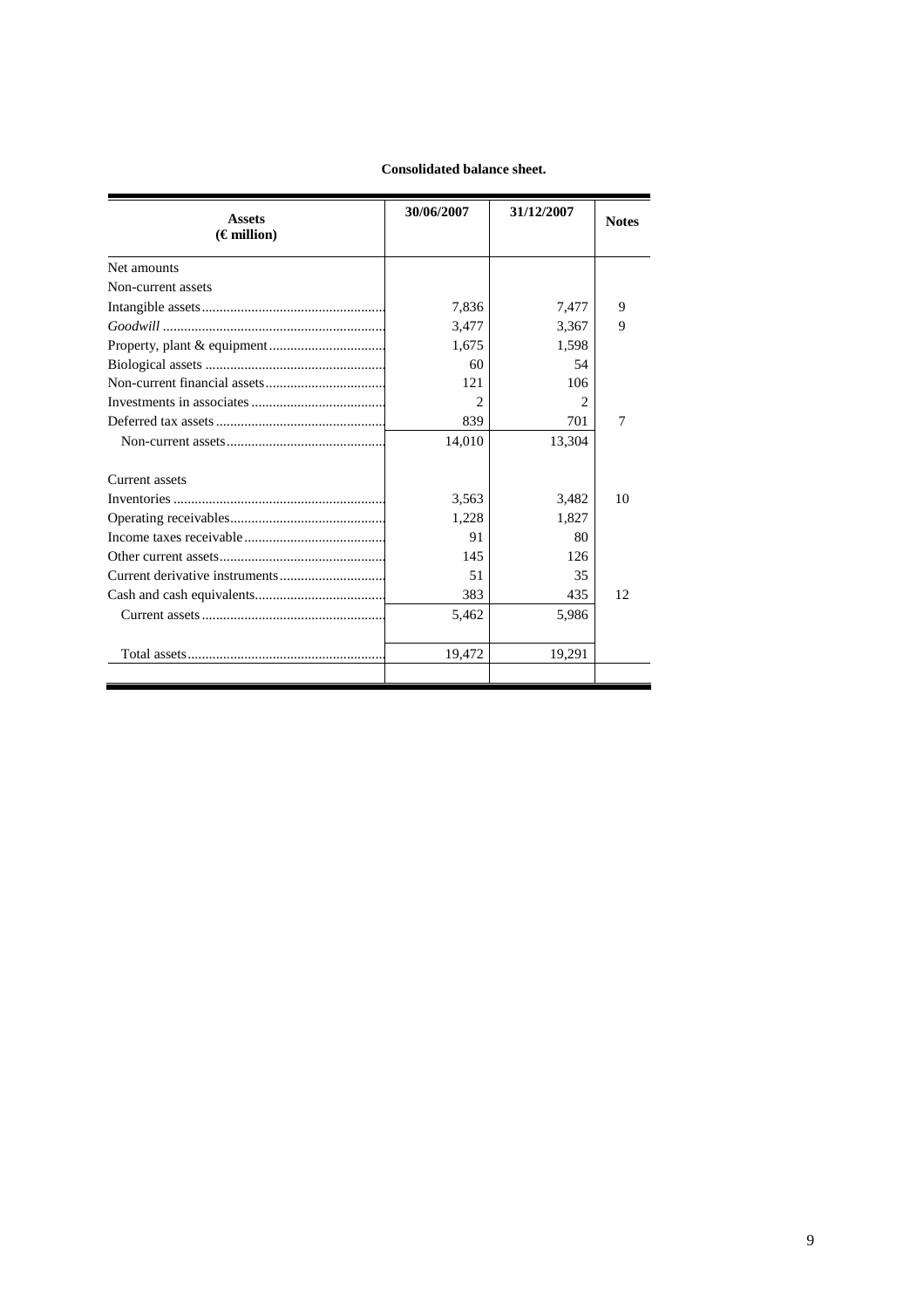| Liabilities and shareholders' equity<br>$(\epsilon$ million)        | 30/06/2007 | 31/12/2007 | <b>Notes</b> |
|---------------------------------------------------------------------|------------|------------|--------------|
| Shareholders' equity                                                |            |            |              |
|                                                                     | 340        | 340        | 14           |
|                                                                     | 2,053      | 2,059      |              |
| Retained earnings and currency translation adjustments              | 3,067      | 3,393      |              |
| Net profit attributable to equity holders of the parent             | 831        | 588        |              |
| Shareholders' equity - attributable to equity holders of the parent | 6,290      | 6,381      |              |
|                                                                     | 168        | 169        |              |
|                                                                     | 6,458      | 6,550      |              |
| Non-current liabilities                                             |            |            |              |
|                                                                     | 534        | 477        | 11           |
| Provisions for pensions and other long-term employee benefits       | 773        | 622        | 11           |
|                                                                     | 2,326      | 2,197      | 7            |
|                                                                     | 2,511      | 2,479      | 12           |
|                                                                     | 73         | 100        | 12           |
|                                                                     | 3,938      | 3,259      | 12           |
|                                                                     | 10,155     | 9,134      |              |
| <b>Current liabilities</b>                                          |            |            |              |
|                                                                     | 355        | 320        | 11           |
|                                                                     | 1,773      | 1,919      |              |
|                                                                     | 198        | 80         |              |
|                                                                     | 141        | 31         |              |
|                                                                     | 375        | 1,229      | 12           |
|                                                                     | 16         | 28         |              |
|                                                                     | 2,859      | 3,607      |              |
|                                                                     | 19,472     | 19,291     |              |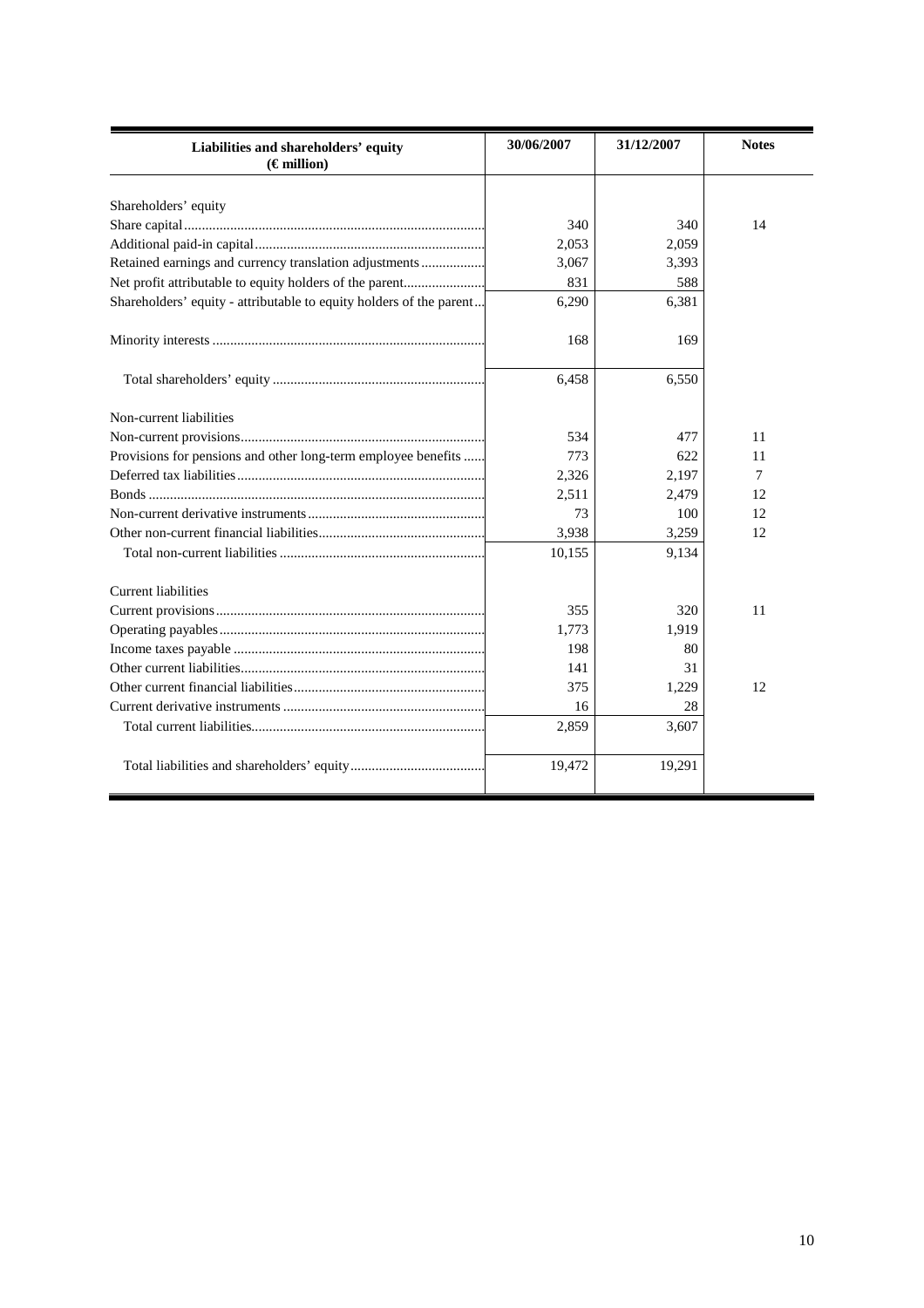# **Statement of changes in shareholders' equity.**

| $(\epsilon$ million)                                              | <b>Share</b><br>capital | <b>Additio</b><br>nal<br>paid-in<br>capital | <b>Retained</b><br>earnings | <b>Changes</b><br>in fair<br>value | <b>Currency</b><br>translation<br>adjustment<br>$\bf{s}$ | <b>Treasury</b><br>shares | <b>Total</b><br>attributabl<br>e to<br>equity<br>holders<br>of the<br>parent | <b>Minority</b><br><i>interests</i> | <b>Total</b><br>shareholde<br>rs'<br>equity |
|-------------------------------------------------------------------|-------------------------|---------------------------------------------|-----------------------------|------------------------------------|----------------------------------------------------------|---------------------------|------------------------------------------------------------------------------|-------------------------------------|---------------------------------------------|
| At 01/07/2006                                                     | 292                     | 2.539                                       | 3,261                       | 53                                 | (135)                                                    | (309)                     | 5,700                                                                        | 172                                 | 5,872                                       |
| Reclassification <sup>(1)</sup>                                   |                         |                                             | (176)                       |                                    | 176                                                      |                           | $\mathbf{0}$                                                                 |                                     | $\mathbf{0}$                                |
| Currency translation adjustments                                  |                         |                                             |                             |                                    | 71                                                       |                           | 71                                                                           | $\theta$                            | 71                                          |
| Hedges of net foreign currency<br>investments                     |                         |                                             |                             |                                    | 105                                                      |                           | 105                                                                          |                                     | 105                                         |
| Fair value of cash flow hedges,                                   |                         |                                             |                             | (31)                               |                                                          |                           | (31)                                                                         |                                     | (31)                                        |
| net of deferred tax.                                              |                         |                                             |                             |                                    |                                                          |                           |                                                                              |                                     |                                             |
| Income and expenses recognised<br>directly through equity         |                         |                                             |                             | (31)                               | 176                                                      |                           | 145                                                                          | $\theta$                            | 145                                         |
| Net profit                                                        |                         |                                             | 500                         |                                    |                                                          |                           | 500                                                                          | 14                                  | 514                                         |
| Total recognised income and<br>expenses                           |                         |                                             | 500                         | (31)                               | 176                                                      |                           | 645                                                                          | 14                                  | 659                                         |
| Effect of transfer of all assets<br>and liabilities of Santa Lina | (10)                    | (462)                                       | 452                         |                                    |                                                          | 20                        | $\bf{0}$                                                                     |                                     | $\mathbf{0}$                                |
| Capital increase                                                  | $\mathbf{1}$            | 13                                          |                             |                                    |                                                          |                           | 13                                                                           |                                     | 13                                          |
| Share-based payment                                               |                         |                                             | 14                          |                                    |                                                          |                           | 14                                                                           |                                     | 14                                          |
| Purchase/sale of treasury shares                                  |                         |                                             |                             |                                    |                                                          | 6                         | 6                                                                            |                                     | 6                                           |
| Dividends distributed                                             |                         |                                             | (230)                       |                                    |                                                          |                           | (230)                                                                        | (14)                                | (244)                                       |
| Changes in scope of<br>consolidation                              |                         |                                             | (1)                         |                                    |                                                          |                           | (1)                                                                          | (10)                                | (11)                                        |
| Other movements                                                   |                         |                                             | (9)                         |                                    |                                                          |                           | (9)                                                                          | (3)                                 | (11)                                        |
| At 31/12/2006                                                     | 282                     | 2,090                                       | 3,810                       | 22                                 | 217                                                      | (283)                     | 6,139                                                                        | 159                                 | 6,298                                       |

(1) : In accordance with the option provided by IFRS 1 and retained by the Group to reset currency translation adjustments to zero at 1 July 2004.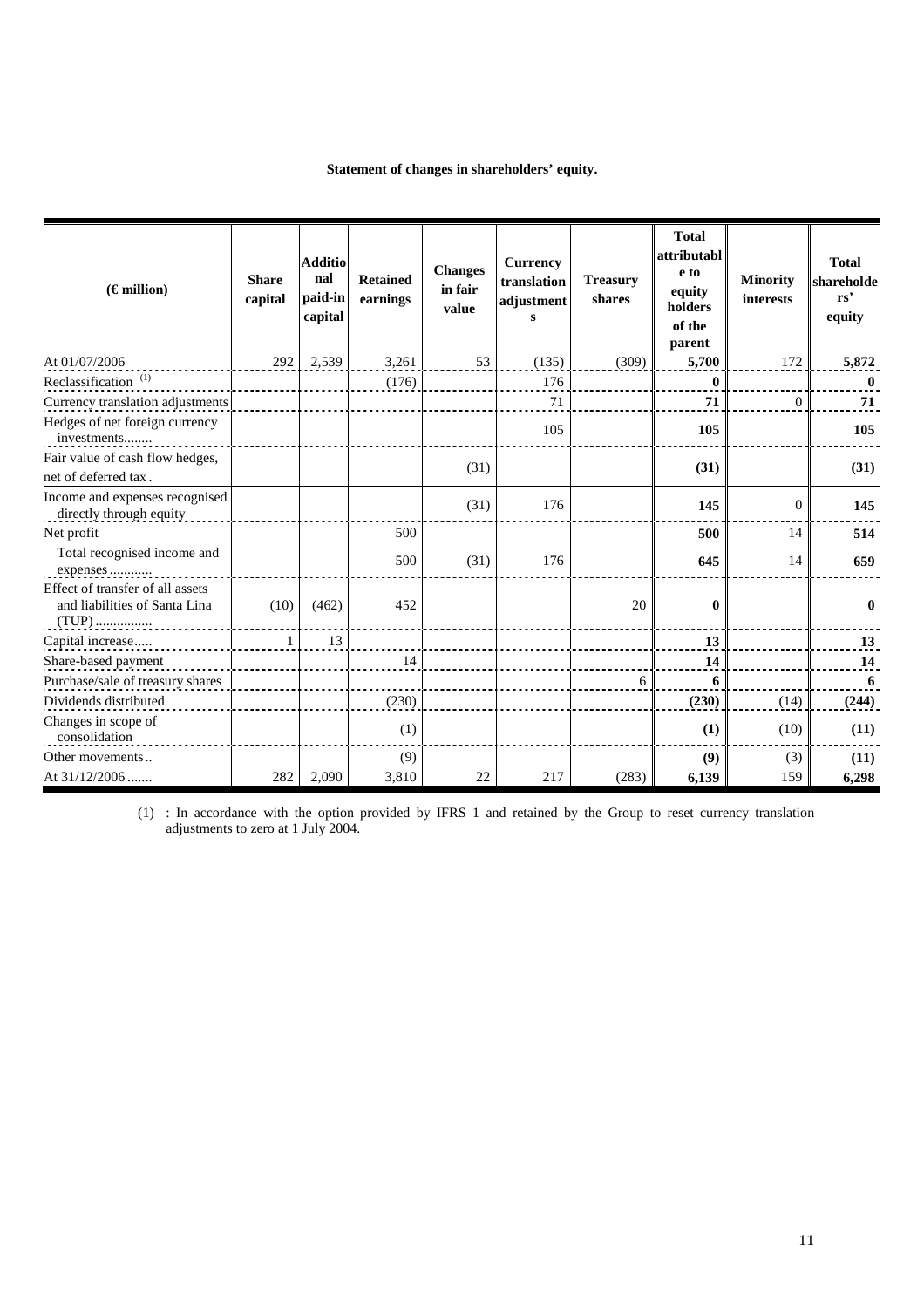| $(\epsilon$ million)                                      | <b>Share</b><br>capital | <b>Additio</b><br>nal<br>paid-in<br>capital | <b>Retained</b><br>earnings | <b>Changes</b><br>in fair<br>value | <b>Currency</b><br>translation<br>adjustment | <b>Treasury</b><br>shares | <b>Total</b><br>attributabl<br>e to<br>equity<br>holders<br>of the<br>parent | <b>Minority</b><br>interests | <b>Total</b><br>shareholde<br>rs'<br>equity |
|-----------------------------------------------------------|-------------------------|---------------------------------------------|-----------------------------|------------------------------------|----------------------------------------------|---------------------------|------------------------------------------------------------------------------|------------------------------|---------------------------------------------|
| At 01/07/2007                                             | 340                     | 2,053                                       | 4,012                       | 32                                 | 167                                          | (313)                     | 6,290                                                                        | 168                          | 6,458                                       |
| Currency translation adjustments                          |                         |                                             |                             |                                    | (402)                                        |                           | (402)                                                                        | (5)                          | (407)                                       |
| Hedges of net foreign currency<br>investments             |                         |                                             |                             |                                    | 56                                           |                           | 56                                                                           |                              | 56                                          |
| Fair value of cash flow hedges,<br>net of deferred tax.   |                         |                                             |                             | (37)                               |                                              |                           | (37)                                                                         |                              | (37)                                        |
| Income and expenses recognised<br>directly through equity |                         |                                             |                             | (37)                               | (346)                                        |                           | (383)                                                                        | (5)                          | (388)                                       |
| Net profit                                                |                         |                                             | 588                         |                                    |                                              |                           | 588                                                                          | 13                           | 601                                         |
| Total recognised income and<br>expenses                   |                         |                                             | 588                         | (37)                               | (346)                                        |                           | 205                                                                          | 8                            | 213                                         |
| Capital increase                                          | $\overline{0}$          | $\tau$                                      |                             |                                    |                                              |                           | 7                                                                            |                              | 7                                           |
| Share-based payment                                       |                         |                                             | 19                          |                                    |                                              |                           | 19                                                                           |                              | 19                                          |
| Purchase/sale of treasury shares                          |                         |                                             |                             |                                    |                                              | (8)                       | (6)                                                                          |                              | (6)                                         |
| Dividends distributed                                     |                         |                                             | (133)                       |                                    |                                              |                           | (133)                                                                        | (9)                          | (143)                                       |
| Changes in scope of<br>consolidation                      |                         |                                             | 0                           |                                    | (4)                                          |                           | (4)                                                                          |                              | (2)                                         |
| Other movements                                           |                         |                                             | 3                           |                                    |                                              |                           | 3                                                                            | (0)                          | 3                                           |
| At 31/12/2007                                             | 340                     | 2,059                                       | 4,490                       | (5)                                | (183)                                        | (321)                     | 6,381                                                                        | 169                          | 6,550                                       |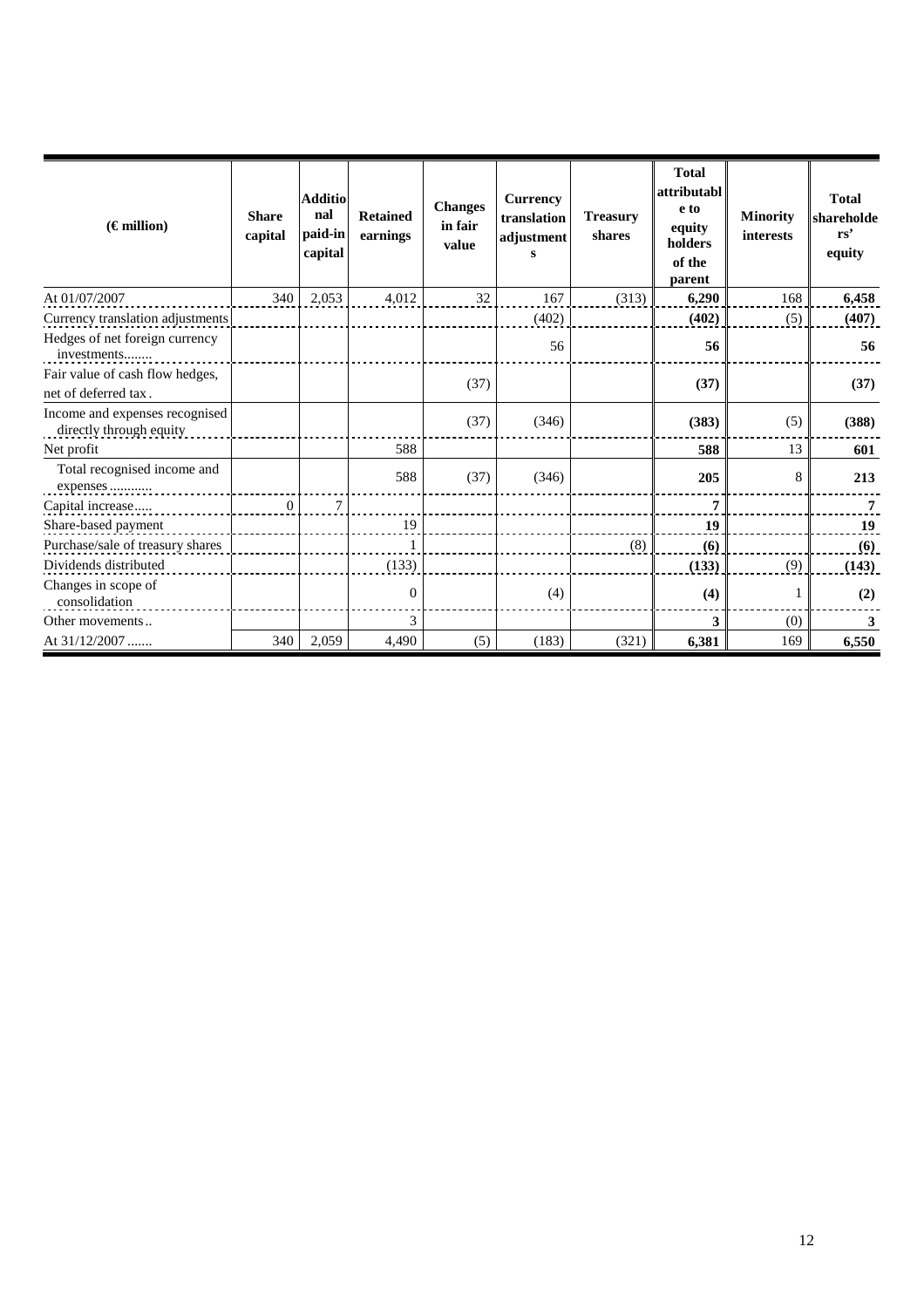# **Consolidated cash flow statement.**

| 500<br>588<br>14<br>13<br>(1)<br>(0)<br>169<br>185<br>5<br>183<br>184<br>7<br>$\Omega$<br>$\Omega$<br>70<br>79<br>(41)<br>(176)<br>$\Omega$<br>11<br>(1)<br>2<br>1<br>(11)<br>(12)<br>6<br>14<br>19<br>15<br>(284)<br>(543)<br>13<br>(147)<br>(210)<br>15<br>(161)<br>(677)<br>10<br>(211)<br>6<br>Cash flow from investing activities<br>(85)<br>(82)<br>13<br>Proceeds from disposals of property, plant and equipment and intangible assets<br>39<br>16<br>(90)<br>(2)<br>4<br>(132)<br>(67)<br>Cash flow from financing activities<br>(228)<br>(273)<br>14<br>14<br>5<br>1,607<br>451<br>13<br>(944)<br>(47)<br>6<br>(7)<br>455<br>129<br>Increase/(decrease) in cash and cash equivalents (before effect of exchange rate changes)<br>112<br>69<br>(5)<br>(16) | $(\epsilon$ million)                                                                     | 31/12/2006 | 31/12/2007 | <b>Notes</b> |
|---------------------------------------------------------------------------------------------------------------------------------------------------------------------------------------------------------------------------------------------------------------------------------------------------------------------------------------------------------------------------------------------------------------------------------------------------------------------------------------------------------------------------------------------------------------------------------------------------------------------------------------------------------------------------------------------------------------------------------------------------------------------|------------------------------------------------------------------------------------------|------------|------------|--------------|
|                                                                                                                                                                                                                                                                                                                                                                                                                                                                                                                                                                                                                                                                                                                                                                     | Cash flow from operating activities                                                      |            |            |              |
|                                                                                                                                                                                                                                                                                                                                                                                                                                                                                                                                                                                                                                                                                                                                                                     |                                                                                          |            |            |              |
|                                                                                                                                                                                                                                                                                                                                                                                                                                                                                                                                                                                                                                                                                                                                                                     |                                                                                          |            |            |              |
|                                                                                                                                                                                                                                                                                                                                                                                                                                                                                                                                                                                                                                                                                                                                                                     |                                                                                          |            |            |              |
|                                                                                                                                                                                                                                                                                                                                                                                                                                                                                                                                                                                                                                                                                                                                                                     |                                                                                          |            |            |              |
|                                                                                                                                                                                                                                                                                                                                                                                                                                                                                                                                                                                                                                                                                                                                                                     |                                                                                          |            |            |              |
|                                                                                                                                                                                                                                                                                                                                                                                                                                                                                                                                                                                                                                                                                                                                                                     |                                                                                          |            |            |              |
|                                                                                                                                                                                                                                                                                                                                                                                                                                                                                                                                                                                                                                                                                                                                                                     |                                                                                          |            |            |              |
|                                                                                                                                                                                                                                                                                                                                                                                                                                                                                                                                                                                                                                                                                                                                                                     |                                                                                          |            |            |              |
|                                                                                                                                                                                                                                                                                                                                                                                                                                                                                                                                                                                                                                                                                                                                                                     |                                                                                          |            |            |              |
|                                                                                                                                                                                                                                                                                                                                                                                                                                                                                                                                                                                                                                                                                                                                                                     |                                                                                          |            |            |              |
|                                                                                                                                                                                                                                                                                                                                                                                                                                                                                                                                                                                                                                                                                                                                                                     |                                                                                          |            |            |              |
|                                                                                                                                                                                                                                                                                                                                                                                                                                                                                                                                                                                                                                                                                                                                                                     |                                                                                          |            |            |              |
|                                                                                                                                                                                                                                                                                                                                                                                                                                                                                                                                                                                                                                                                                                                                                                     |                                                                                          |            |            |              |
|                                                                                                                                                                                                                                                                                                                                                                                                                                                                                                                                                                                                                                                                                                                                                                     |                                                                                          |            |            |              |
|                                                                                                                                                                                                                                                                                                                                                                                                                                                                                                                                                                                                                                                                                                                                                                     |                                                                                          |            |            |              |
|                                                                                                                                                                                                                                                                                                                                                                                                                                                                                                                                                                                                                                                                                                                                                                     |                                                                                          |            |            |              |
|                                                                                                                                                                                                                                                                                                                                                                                                                                                                                                                                                                                                                                                                                                                                                                     |                                                                                          |            |            |              |
|                                                                                                                                                                                                                                                                                                                                                                                                                                                                                                                                                                                                                                                                                                                                                                     |                                                                                          |            |            |              |
|                                                                                                                                                                                                                                                                                                                                                                                                                                                                                                                                                                                                                                                                                                                                                                     |                                                                                          |            |            |              |
|                                                                                                                                                                                                                                                                                                                                                                                                                                                                                                                                                                                                                                                                                                                                                                     |                                                                                          |            |            |              |
|                                                                                                                                                                                                                                                                                                                                                                                                                                                                                                                                                                                                                                                                                                                                                                     |                                                                                          |            |            |              |
|                                                                                                                                                                                                                                                                                                                                                                                                                                                                                                                                                                                                                                                                                                                                                                     |                                                                                          |            |            |              |
|                                                                                                                                                                                                                                                                                                                                                                                                                                                                                                                                                                                                                                                                                                                                                                     |                                                                                          |            |            |              |
|                                                                                                                                                                                                                                                                                                                                                                                                                                                                                                                                                                                                                                                                                                                                                                     |                                                                                          |            |            |              |
|                                                                                                                                                                                                                                                                                                                                                                                                                                                                                                                                                                                                                                                                                                                                                                     |                                                                                          |            |            |              |
|                                                                                                                                                                                                                                                                                                                                                                                                                                                                                                                                                                                                                                                                                                                                                                     |                                                                                          |            |            |              |
|                                                                                                                                                                                                                                                                                                                                                                                                                                                                                                                                                                                                                                                                                                                                                                     |                                                                                          |            |            |              |
|                                                                                                                                                                                                                                                                                                                                                                                                                                                                                                                                                                                                                                                                                                                                                                     |                                                                                          |            |            |              |
|                                                                                                                                                                                                                                                                                                                                                                                                                                                                                                                                                                                                                                                                                                                                                                     |                                                                                          |            |            |              |
|                                                                                                                                                                                                                                                                                                                                                                                                                                                                                                                                                                                                                                                                                                                                                                     |                                                                                          |            |            |              |
|                                                                                                                                                                                                                                                                                                                                                                                                                                                                                                                                                                                                                                                                                                                                                                     |                                                                                          |            |            |              |
|                                                                                                                                                                                                                                                                                                                                                                                                                                                                                                                                                                                                                                                                                                                                                                     |                                                                                          |            |            |              |
|                                                                                                                                                                                                                                                                                                                                                                                                                                                                                                                                                                                                                                                                                                                                                                     |                                                                                          |            |            |              |
|                                                                                                                                                                                                                                                                                                                                                                                                                                                                                                                                                                                                                                                                                                                                                                     |                                                                                          |            |            |              |
| 107<br>53                                                                                                                                                                                                                                                                                                                                                                                                                                                                                                                                                                                                                                                                                                                                                           | Increase/(decrease) in cash and cash equivalents (after effect of exchange rate changes) |            |            |              |
| 447<br>383                                                                                                                                                                                                                                                                                                                                                                                                                                                                                                                                                                                                                                                                                                                                                          |                                                                                          |            |            |              |
| 554<br>435                                                                                                                                                                                                                                                                                                                                                                                                                                                                                                                                                                                                                                                                                                                                                          |                                                                                          |            |            |              |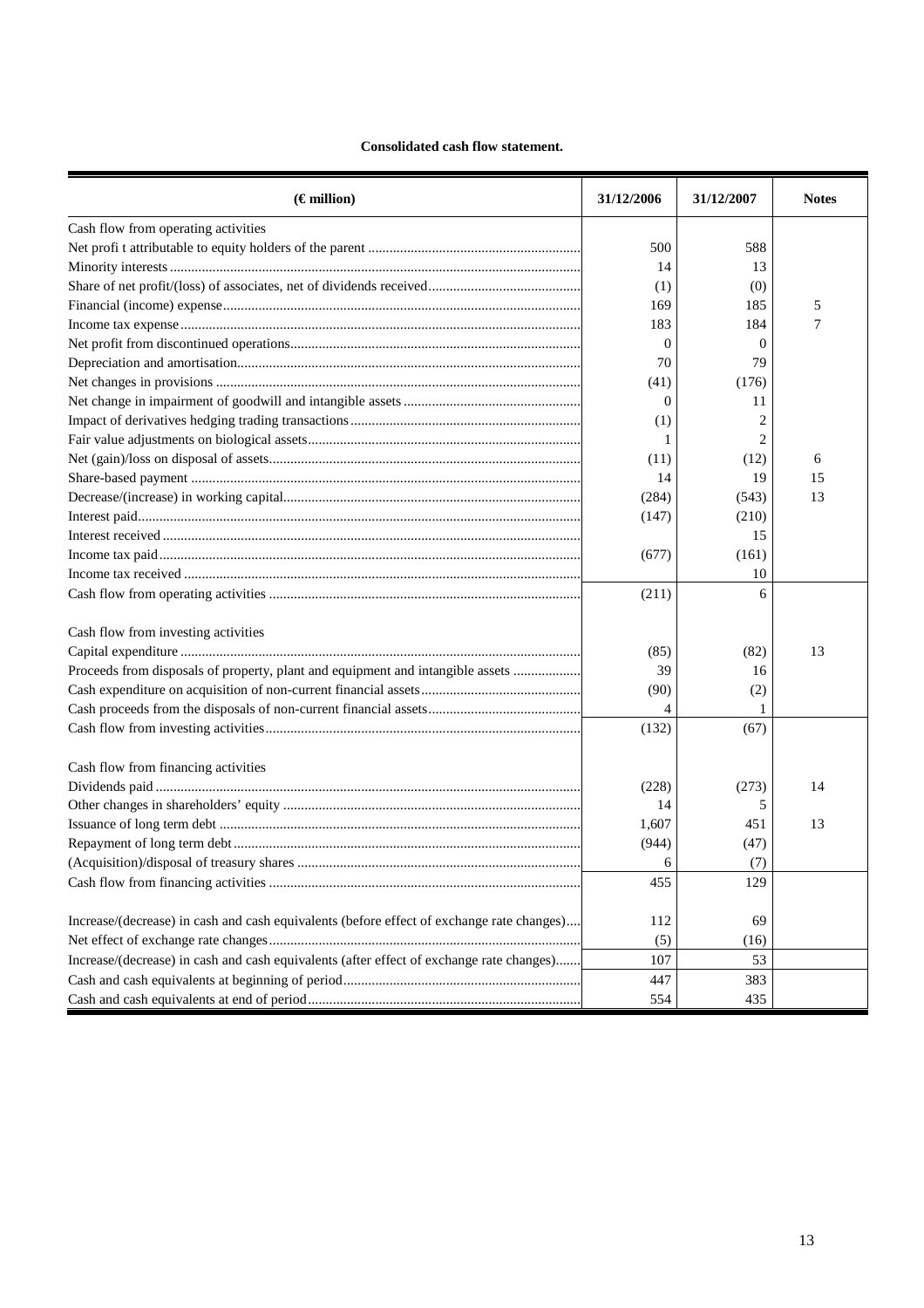#### **Notes to the condensed consolidated interim financial statements.**

Pernod Ricard is a French Company (Société Anonyme), subject to all laws governing commercial companies in France, including in particular the provisions of the French Commercial Code. The Company is headquartered at 12, place des Etats-Unis, 75116 Paris and is listed on the Paris stock market. The condensed consolidated interim financial statements reflect the accounting position of Pernod Ricard and its subsidiaries (hereafter the "Group"). They are reported in millions of euros  $(\epsilon)$ , rounded to the nearest million.

The Group manufactures and sells wine and spirits.

On 27 February 2008, the Board of Directors approved the consolidated interim financial statements for the first half-year ended 31 December 2007.

#### **Note 1. – Accounting policies.**

1. Principles and accounting standards governing the preparation of the financial statements — Because of its listing in a country of the European Union (EU), and in accordance with EC regulation 1606/2002, the condensed consolidated interim financial statements of the Group for the first half-year ended 31 December 2007 have been prepared in accordance with IAS 34 (interim financial reporting) of the IFRS (*International Financial Reporting Standards*) as adopted by the European Union.

Note that:

- The Group's financial year runs from 1 July to 30 June.

- Condensed consolidated interim financial statements were prepared in accordance with the same accounting principles and methods as those used in the preparation of the annual consolidated financial statements at 30 June 2007, subject to the changes in accounting standards listed under section 1.3.

- The condensed consolidated interim financial statements do not include all the information required in the preparation of the consolidated financial statements and must be read in conjunction with the consolidated financial statements at 30 June 2007.

Estimates — The preparation of consolidated financial statements in accordance with the rules laid down by IFRS involves the use by Management of estimates and assumptions, which have an impact on amounts recognised as assets and liabilities and on the amounts recognised in revenue and expense accounts during the financial year. These estimates assume the business will continue to operate as a going concern and are measured using information available at the time of preparation. Estimates may be revised if the circumstances on which they are based change or if new information arises. Actual results may differ from estimates. At 31 December 2007, the Management was not aware of any factors likely to call into question estimates and assumptions used in the preparation of full-year consolidated financial statements at 30 June 2007.

Judgement. — In the absence of standards or interpretation applicable to specific transactions, Group management used its own judgement in defining and applying accounting policies which would provide relevant and reliable information within the framework of the preparation of financial statements.

2. Seasonality. — Premium wine and spirits sales are traditionally affected by a seasonality factor, in particular products associated with end-of-year celebrations in key markets. Sales in the first six months of the financial year ending 30 June are generally higher than in the second half-year.

3. Changes in accounting policies.

The following standards and interpretations became applicable for Pernod Ricard Group, starting 1 July 2007:

- Amendment to IAS 1 (Presentation of financial statements: capital disclosures), which added provisions with a view to assess the Company's share capital management objectives, policies and procedures. This amendment will be applied to the annual consolidated financial statements at 30 June 2008.
- IFRS 7 (Financial instruments: disclosures), which replaced IAS 30 (Disclosures in the financial statements of banks and similar financial institutions) and IAS 32 (Financial instruments: presentation), while at the same time adding new disclosure requirements in the notes to the consolidated financial statements, in particular those relating to arrangements made by the Group to cope with financial risks (market, credit and liquidity risks) and their management. This standard will be applied to the annual consolidated financial statements at 30 June 2008.
- IFRIC 10 (Interim financial reporting and impairment), whose main provisions relate to the permanent nature of impairment recognised in respect of goodwill or of an asset classified as held for disposal. This interpretation had no impact on condensed consolidated interim financial statements.
- IFRIC 11 (Group and treasury shares transactions), which clarified the recognition of share-based payments paid in treasury shares and how share-based payments paid in equity instruments of the parent company should be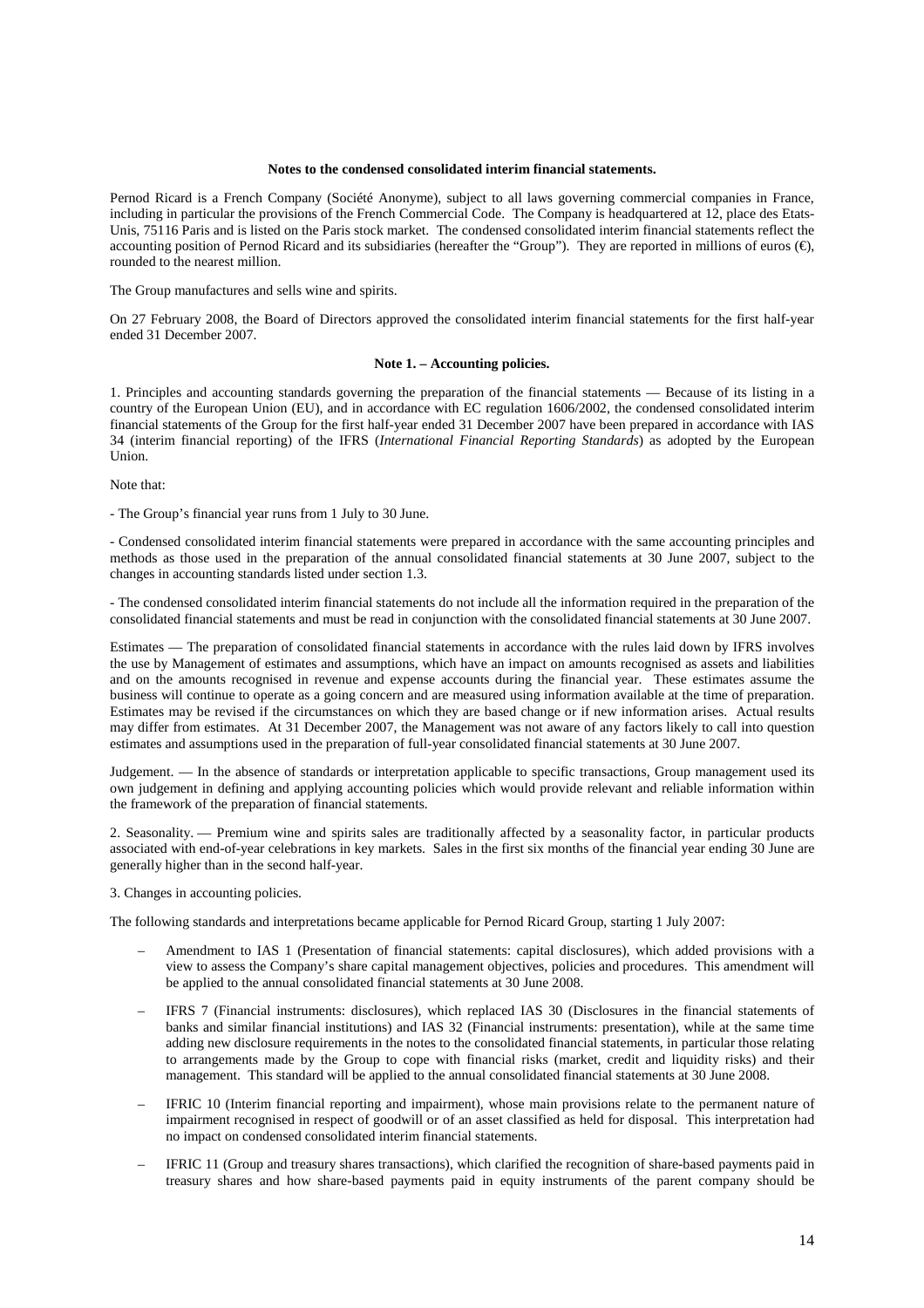recognised in the financial statements of subsidiaries. This interpretation had no impact on condensed consolidated interim financial statements.

Condensed consolidated interim financial statements do not take into account:

- Draft standards and interpretations which still have the status of exposure drafts of the IASB and the IFRIC at the balance sheet date,
- New standards, revisions of existing standards and interpretations published by IASB but not yet approved by the European accounting regulatory committee at the date of the condensed consolidated interim financial statements. These include, in particular, revised IAS 1 (Presentation of financial statements), revised IAS 23 (Borrowing costs) and interpretations IFRIC 12 (Service concession arrangements), IFRIC 13 (Customer loyalty programmes) and IFRIC 14 (IAS 19 – Limit on a defined benefit asset, minimum funding requirements and their interaction), which are not expected to have a material impact for the Group,
- Standards published by the IASB, adopted at a European level but whose application becomes compulsory in respect of financial years begun after 1 July 2007. These include IFRS 8 (Operating segments), whose application will be mandatory for financial years commencing after 1 January 2009. The Group is currently assessing the potential impact of this standard on is consolidated financial statements.

#### **Note 2. – Key events of the period.**

No significant event occurred during the period.

#### **Note 3. – Consolidation scope.**

No significant acquisition or disposal was carried out during the period.

#### **Note 4. – Segment reporting**

The Group is organised into four primary reporting segments which are its geographical areas: France, Europe, Americas and Asia/Rest of the World. Following its various restructuring initiatives, the Group is now focused on a single business: the production and sale of wine and spirits. Items in the income statement and the balance sheet are allocated on the basis of either the destination of sales or profits. Segment reporting follows the same accounting policies as those used for the preparation of the consolidated financial statements. Intra-segment transfers are transacted at market prices.

The geographic segments presented are identical to those included in the reporting provided to the Board of Directors.

Management assesses segment performance based on contribution after A&P, which is defined as Gross margin less marketing and logistics expenses.

France:

| $(\epsilon$ millions) | 31/12/2006<br>6 months | 31/12/2007<br>6 months |
|-----------------------|------------------------|------------------------|
|                       | 368                    | 396                    |
|                       | 266                    | 283                    |
|                       | 170                    | 183                    |
|                       | 85                     | 96                     |
|                       | 83                     | 83                     |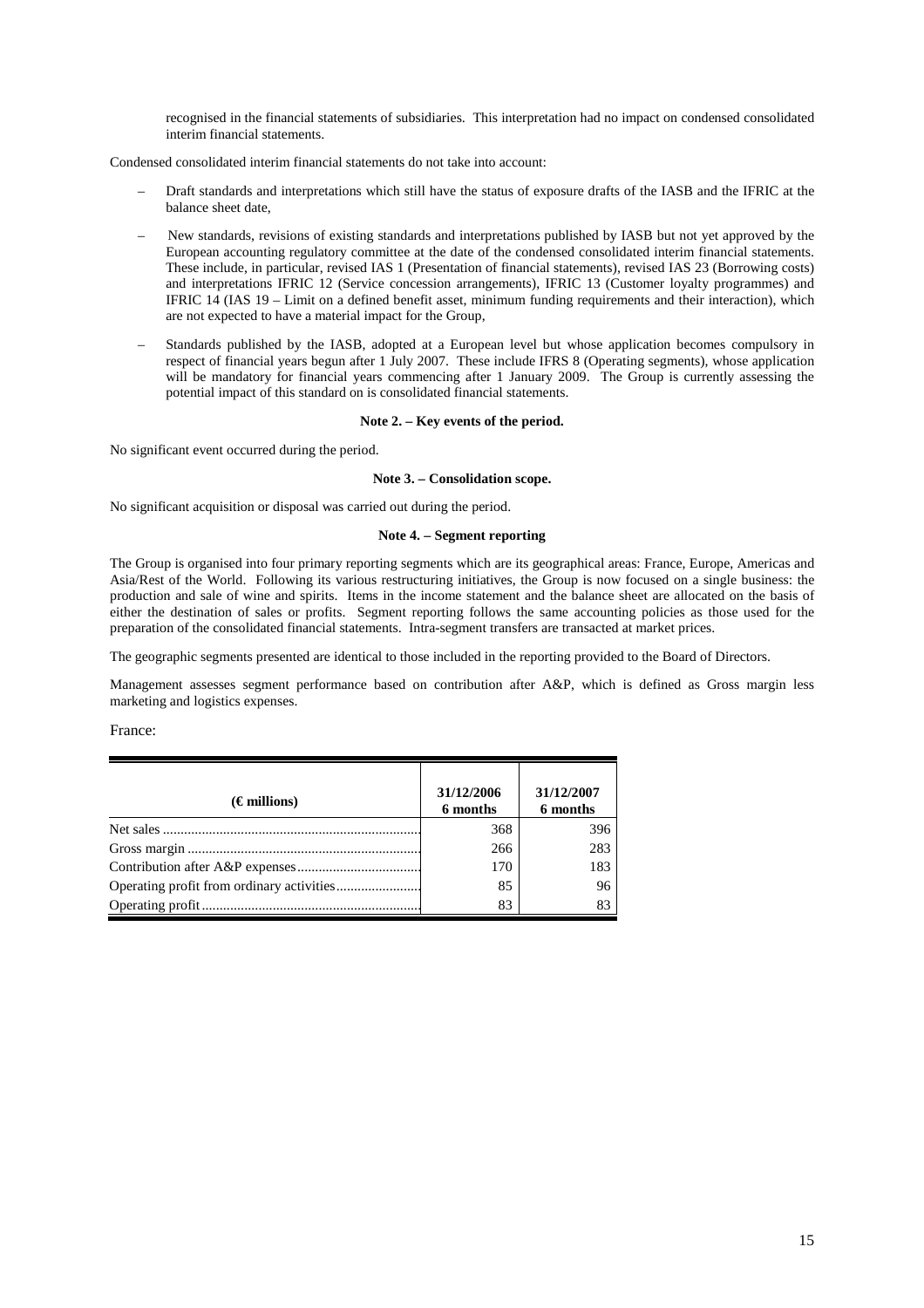# Europe:

| $(\epsilon$ millions) | 31/12/2006<br>6 months | 31/12/2007<br>6 months |
|-----------------------|------------------------|------------------------|
|                       | 1,175                  | 1,262                  |
|                       | 722                    | 795                    |
|                       | 524                    | 575                    |
|                       | 330                    | 372                    |
|                       | 314                    | 402                    |

Americas:

| $(\epsilon$ millions) | 31/12/2006<br>6 months | 31/12/2007<br>6 months |
|-----------------------|------------------------|------------------------|
|                       | 984                    | 970                    |
|                       | 597                    | 583                    |
|                       | 413                    | 393                    |
|                       | 277                    | 265                    |
|                       | 281                    | 266                    |

Asia and rest of the world:

| $(\epsilon$ millions) | 31/12/2006<br>6 months | 31/12/2007<br>6 months |
|-----------------------|------------------------|------------------------|
|                       | 980                    | 1,085                  |
|                       | 503                    | 588                    |
|                       | 295                    | 352                    |
|                       | 194                    | 233                    |
|                       | 187                    | 219                    |

Total:

| $(\epsilon$ millions) | 31/12/2006<br>6 months | 31/12/2007<br>6 months |
|-----------------------|------------------------|------------------------|
|                       | 3,507                  | 3,713                  |
|                       | 2,088                  | 2,249                  |
|                       | 1,402                  | 1,503                  |
|                       | 886                    | 966                    |
|                       | 865                    | 970                    |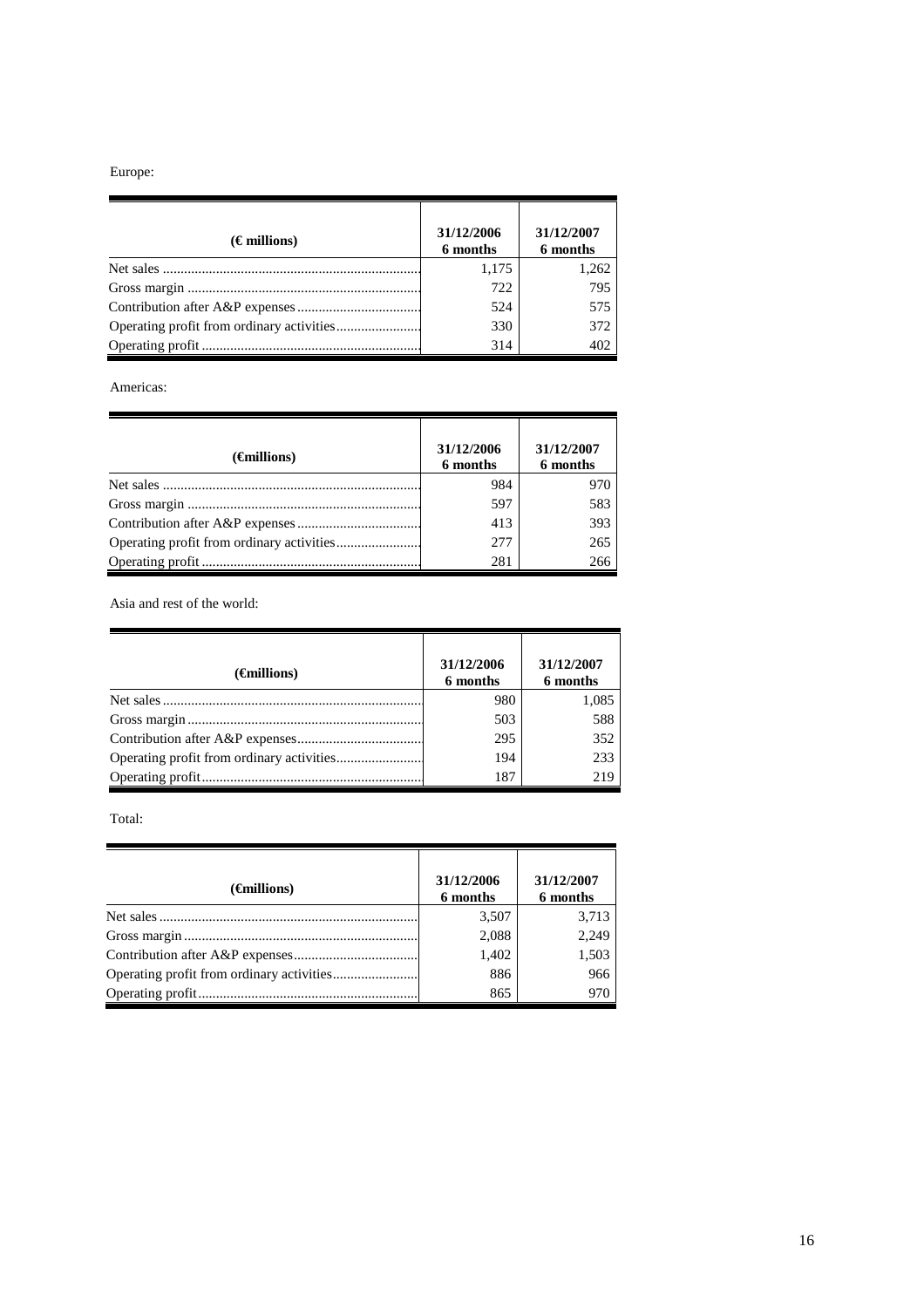# **Note 5. – Financial income/(expense).**

| $(\epsilon$ millions) | 31/12/2006<br>6 months | 31/12/2007<br>6 months |
|-----------------------|------------------------|------------------------|
|                       | (165)                  | (168)                  |
|                       | (9)                    |                        |
|                       | (174)                  | (176)                  |
|                       |                        |                        |
|                       | (169                   | (185                   |

At 31 December 2007, net financing costs comprised financing costs relating to the syndicated loan (€100 million), bonds (€60 million) and commercial paper (€8 million).

### **Note 6. – Other operating income and expenses.**

Other operating income and expenses are broken down as follows:

| $(\epsilon$ millions) | 31/12/2006<br>6 months | 31/12/2007<br>6 months |
|-----------------------|------------------------|------------------------|
|                       | (28)                   |                        |
|                       |                        | [11)                   |
|                       |                        |                        |
|                       | (4)                    |                        |
|                       |                        |                        |

At 31 December 2007, restructuring and integration expenses primarily related to reorganisations, restructuring initiatives and the streamlining of the sales force. At 31 December 2006, they primarily related to geographic reorganisations undertaken following the Allied Domecq acquisition.

At 31 December 2007, other non-current income and expenses comprised income representing the excess, beyond the limit of the corridor, of actuarial gains recognised in relation to a pension fund in the UK. This income will be fully recognised at 30 June 2008, in accordance with IAS 19. It was recognised pro rata temporis at 31 December 2007.

### **Note 7. – Income tax.**

Analysis of the income tax expense in the consolidated income statement:

| $(\epsilon$ millions) | 31/12/2006<br>6 months | 31/12/2007<br>6 months |
|-----------------------|------------------------|------------------------|
|                       | (156)                  | 86)                    |
|                       | (26)                   | (98)                   |
| Total                 | 183                    | 184                    |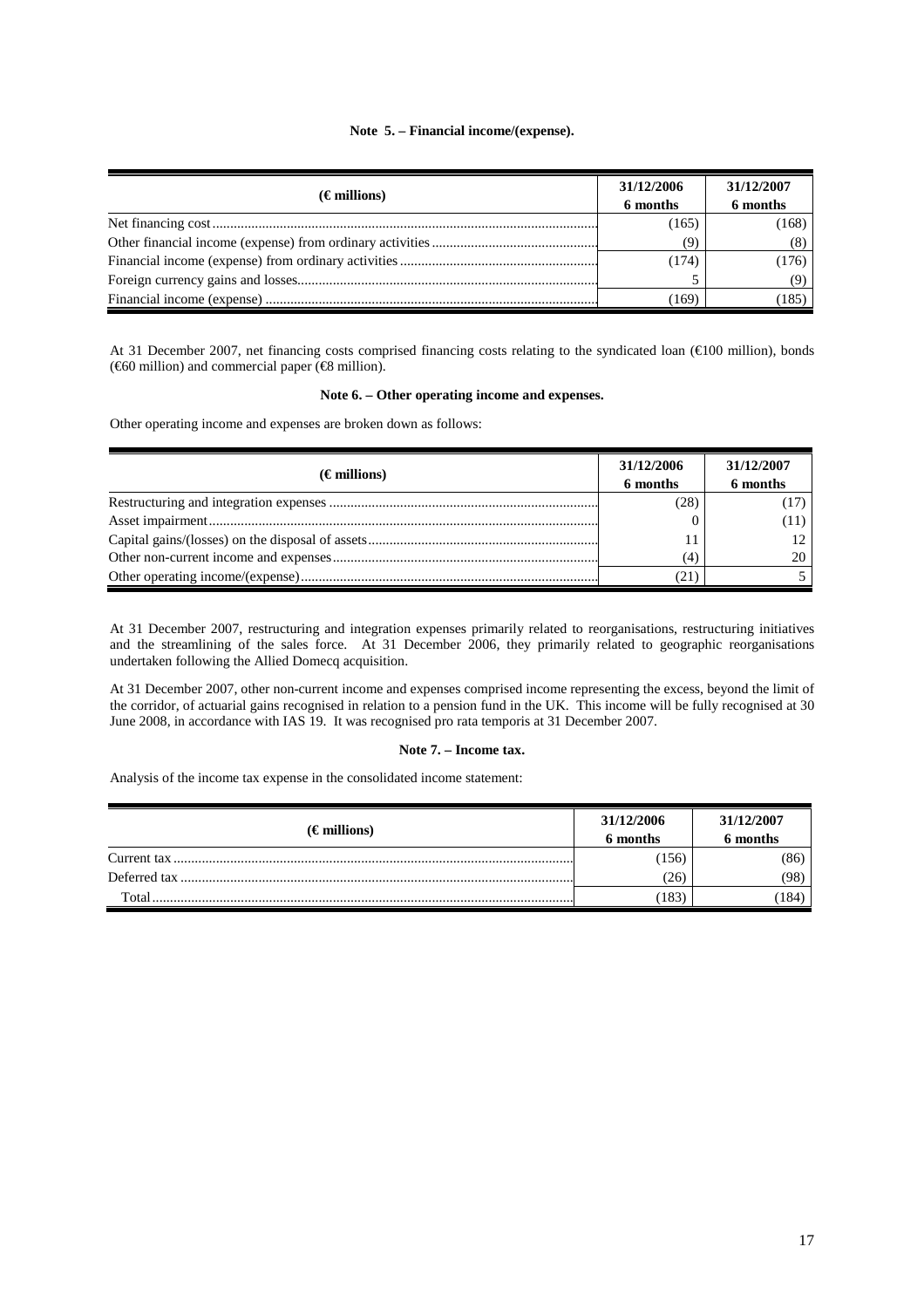Analysis of effective tax rate - Net profit from continuing operations before tax:

| $(\epsilon$ millions) | 31/12/2006<br>6 months | 31/12/2007<br>6 months |
|-----------------------|------------------------|------------------------|
|                       |                        |                        |
|                       | 865                    | 970                    |
|                       | (169)                  | (185)                  |
|                       | 696                    | 785                    |
|                       | (240)                  | (270)                  |
|                       | 46                     | 61                     |
|                       | 12                     |                        |
|                       | 20                     |                        |
|                       | (21)                   | 14                     |
|                       | (183)                  | (184)                  |
|                       | 26%                    | 23%                    |

Deferred taxes are broken down as follows by nature:

| $(\epsilon$ millions)                                                       | 30/06/2007 | 31/12/2007 |
|-----------------------------------------------------------------------------|------------|------------|
|                                                                             | 97         | 85         |
|                                                                             | 93         | 80         |
|                                                                             | 230        |            |
| Provisions (other than provisions for pensions and other long-term employee |            |            |
|                                                                             | 420        | 359        |
|                                                                             | 839        | 701        |
|                                                                             | 41         | 33         |
|                                                                             | 2,152      | 2.049      |
|                                                                             | 133        | 115        |
|                                                                             | 2.326      | 2.197      |

Deferred taxes calculated on items recognised through equity include, at 31 December 2007, deferred taxes on Pernod Ricard Finance's (Group treasury management platform) cash flow hedges, for an amount of €(6) million and the deferred taxes on net investment hedges for €8 million.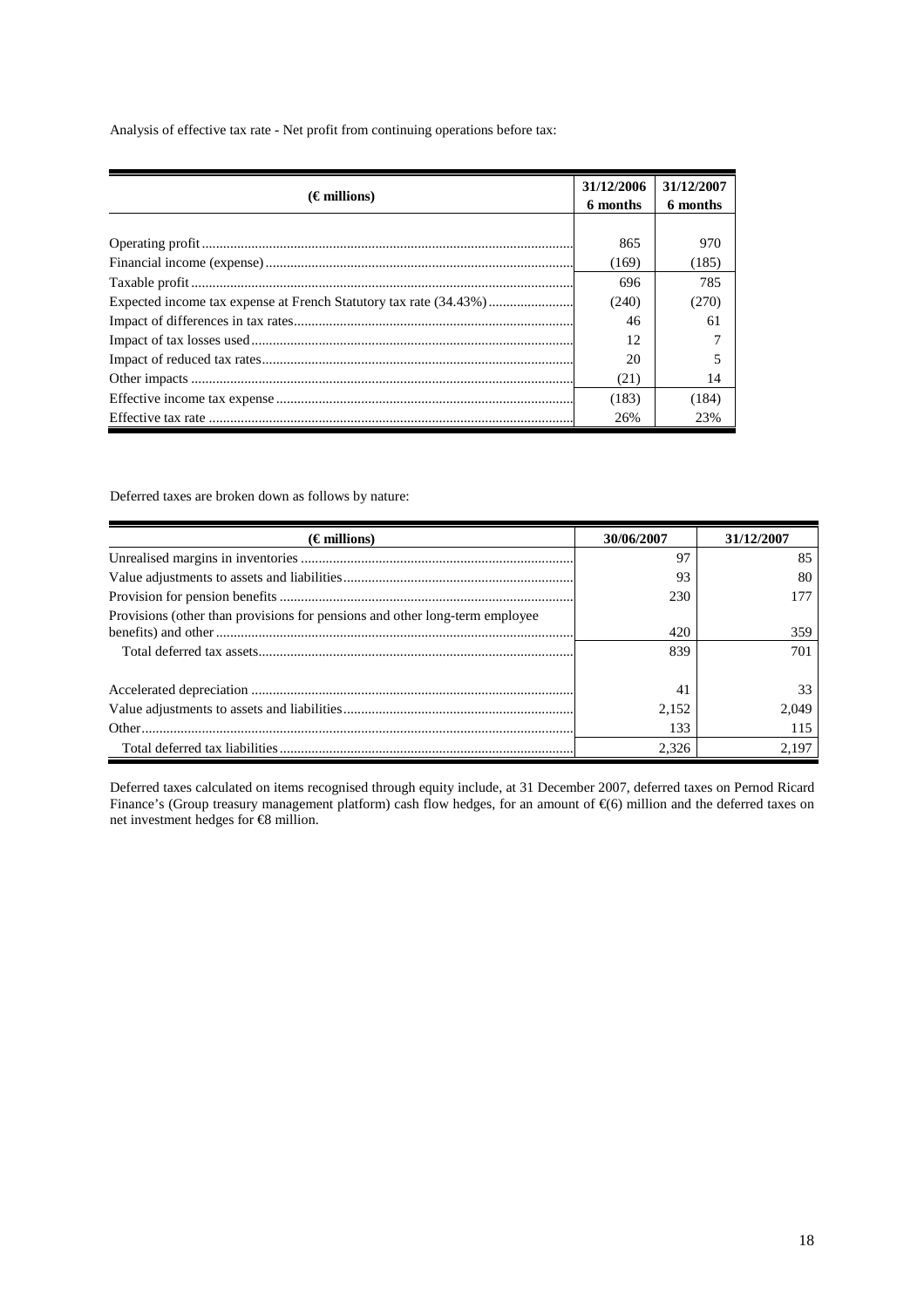#### **Note 8. – Earnings per share.**

Earnings per share and net earnings per share from continuing operations:

|                                                                                                                                                         | 31/12/2006<br>6 months | 31/12/2007<br>6 months |
|---------------------------------------------------------------------------------------------------------------------------------------------------------|------------------------|------------------------|
| Numerator ( $\in$ millions)                                                                                                                             |                        |                        |
|                                                                                                                                                         | 500                    | 588                    |
|                                                                                                                                                         | 500                    | 588                    |
| Denominator (in number of shares)                                                                                                                       |                        |                        |
|                                                                                                                                                         | 87,846,135             | 105,979,507            |
| Average number of outstanding shares, including impact of the two-for-one<br>share par value split $(**)$ , and, at 31 December 2006, of the free share |                        |                        |
|                                                                                                                                                         | 210,830,725            | 211,959,015            |
|                                                                                                                                                         | 3,566,471              | 3,355,689              |
|                                                                                                                                                         | 214,397,196            | 215,314,704            |
| Earnings per share $(\epsilon)$                                                                                                                         |                        |                        |
|                                                                                                                                                         | 2.37                   | 2.77                   |
|                                                                                                                                                         | 2.33                   | 2.73                   |

(\*): on 16 January 2007, one free share was granted to shareholders for every five shares held at that date. In accordance with IAS 33 (Earnings per share), the dilutive effect of this free share allocation was retrospectively taken into account at 31 December 2006.

 (\*\*): on 15 January 2008, a two-for-one share par value split was implemented, reducing the par value from €3.10 to €1.55. In accordance with IAS 33 (Earnings per share), the dilutive effect of this par value split was applied retrospectively to the two reporting periods.

| $(\epsilon$ millions) | 30/06/2007 | 31/12/2007 |
|-----------------------|------------|------------|
|                       | 3,718      | 3,611      |
|                       | 7,797      | 7,450      |
|                       | 190        | 189        |
|                       | 11,704     | 11,250     |
|                       |            |            |
|                       | (241)      | (243)      |
|                       | (50)       | (55)       |
|                       | (100)      | (107)      |
|                       | (391)      | (406)      |
|                       | 11,313     | 10,844     |

#### **Note 9. – Intangible assets and goodwill.**

*Goodwill.* — This item primarily includes goodwill originating from the Allied Domecq acquisition.

Brands. — The main brands recognised in the balance sheet are: Ballantine's, Beefeater, Chivas Regal, Kahlúa, Malibu, Martell, Mumm, Perrier–Jouët and Montana, most of which were recognised upon the acquisition of Seagram and Allied Domecq.

Other intangible assets. — On 9 September 2005, Pernod Ricard purchased from SPI Group exclusive distribution rights for the Stolichnaya vodka brand and a number of other brands for the markets on which SPI Group owns the rights for these brands, notably the United States. These exclusive distribution rights are amortised over the 5-year term of the distribution agreement, that is until 31 December 2010.

The Group is not dependent on any specific patent or licence.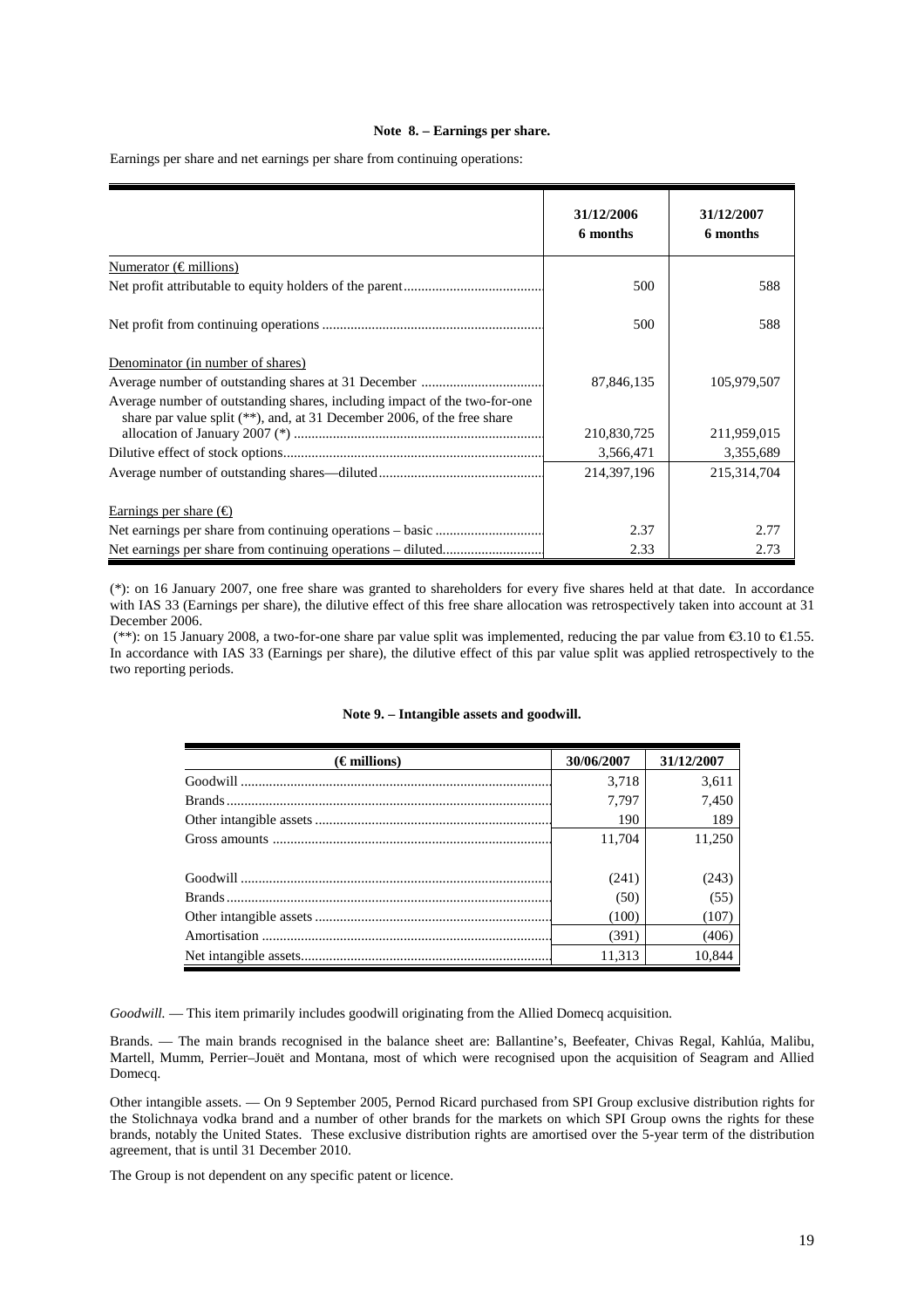# **Note 10. – Inventories.**

| $(\epsilon$ millions) | 30/06/2007 | 31/12/2007 |
|-----------------------|------------|------------|
|                       | 135        | 145        |
|                       | 2,836      | 2,789      |
|                       | 399        | 406        |
|                       | 253        | 201        |
|                       | 3,622      | 3,541      |
|                       | (12)       | (14)       |
|                       | (20)       | (15)       |
|                       | (12)       | (13)       |
|                       | (15)       | (17)       |
|                       | (59)       | (59)       |
|                       | 3.563      | 3.482      |

The breakdown of the carrying amount of inventories at the balance sheet date is as follows

At 31 December 2007, 83% of work-in-progress relate to maturing inventories intended to be used for whisky and cognac production. Pernod Ricard is not significantly dependent on its suppliers.

#### **Note 11. – Provisions.**

1. Breakdown of provisions. — The breakdown of provision amounts in the balance sheet is as follows:

| $(\epsilon$ millions)                                         | 30/06/2007 | 31/12/2007 | Ref.  |
|---------------------------------------------------------------|------------|------------|-------|
| Non-current provisions                                        |            |            |       |
| Provisions for pensions and other long-term employee benefits | 773        | 622        | 11.3  |
| Other non-current provisions for liabilities and charges      | 534        | 477        | 11.2  |
| Current provisions                                            |            |            |       |
|                                                               | 29         | 16         | 11.2. |
| Other current provisions for liabilities and charges          | 326        | 304        | 11.2  |
| Total.                                                        | 1,662      | 1.419      |       |

Other non-current provisions for liabilities and charges include, among other items, provisions in respect of warranties for liability cap, in particular in the context of the acquisition of Allied Domecq, and covering the risks as estimated by the Group. Other current provisions for liabilities and charges also include an onerous contract provision related to purchases of bulk Scotch whisky.

2. Changes in provisions (excluding provisions for pensions and other long-term employee benefits):

|                              |                                                                                   | Movements in the period |      |                                   |                           |            |     |  |
|------------------------------|-----------------------------------------------------------------------------------|-------------------------|------|-----------------------------------|---------------------------|------------|-----|--|
| $(\epsilon$ millions)        | <b>Unused</b><br>30/06/2007<br><b>Utilisations</b><br><b>Charges</b><br>reversals |                         |      | <b>Translation</b><br>adjustments | <b>Other</b><br>movements | 31/12/2007 |     |  |
|                              |                                                                                   |                         |      |                                   |                           |            |     |  |
| Provisions for restructuring | 29                                                                                | 0                       | (13) | (0)                               | $\scriptstyle{(1)}$       |            | 16  |  |
| Other current provisions     | 326                                                                               | 28                      | (37) | (6)                               | (12)                      |            | 304 |  |
| Other non-current provisions | 534                                                                               | 46                      | (5)  | (85)                              | (20)                      |            | 477 |  |
|                              | 889                                                                               | 75                      | (54) | (90)                              | (33)                      | 10         | 796 |  |

3. Provisions for pensions and other long-term employee benefits. — The Group grants pension and retirement benefits and other post-employment benefits (sickness insurance or life insurance), in the form of defined contribution or defined benefit plans.

The table below presents a roll-forward of the provision between 30 June 2007 and 31 December 2007: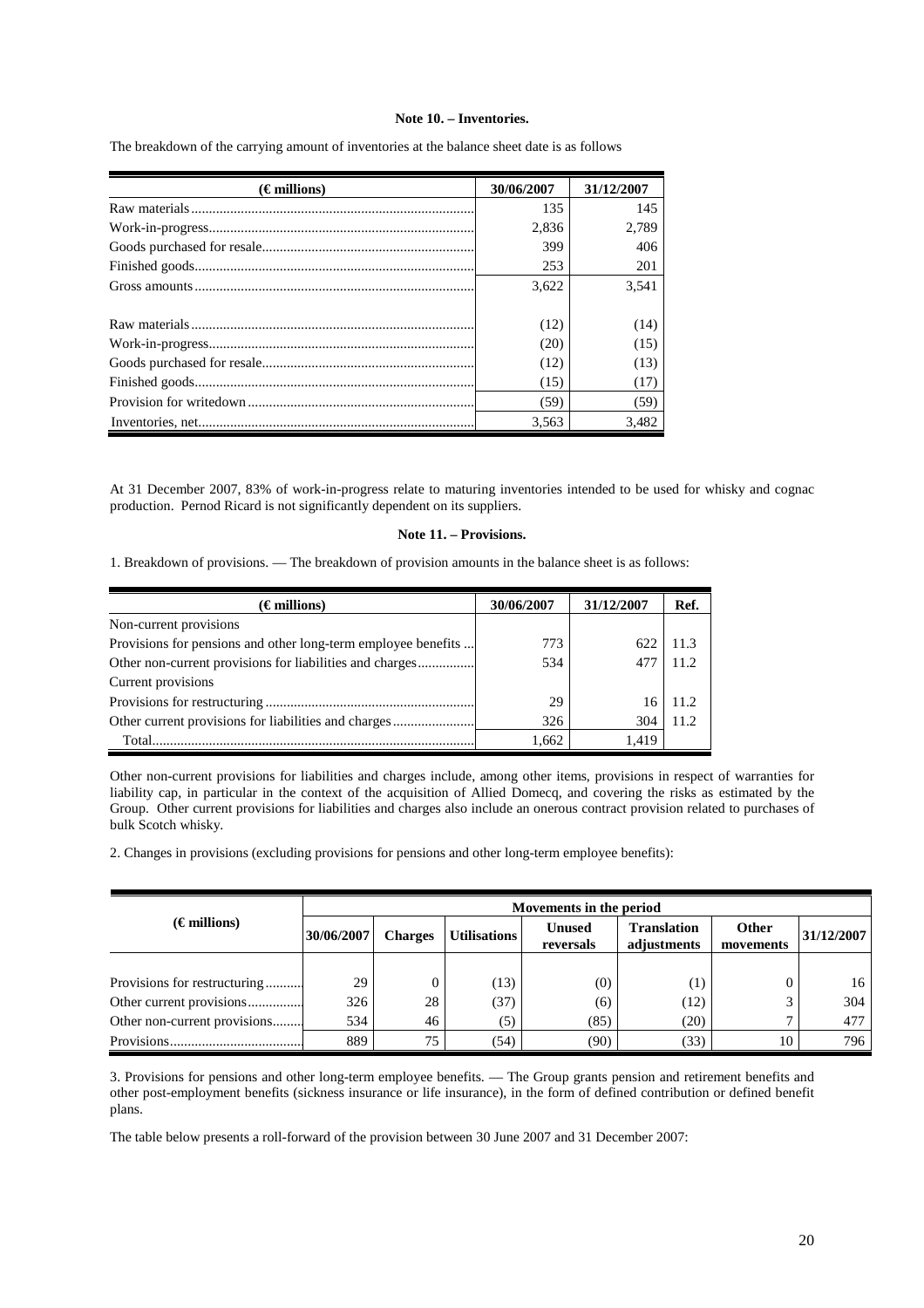| $(\epsilon$ millions)                                    | 2006                | 2007         |  |
|----------------------------------------------------------|---------------------|--------------|--|
|                                                          | <b>All benefits</b> | All benefits |  |
|                                                          | 1.009               | 773          |  |
|                                                          | 20                  | (24)         |  |
|                                                          | (15)                | $\theta$     |  |
| Employer contributions and benefits paid directly by the | (95)                | (89)         |  |
|                                                          | O                   |              |  |
|                                                          | 4                   | (39)         |  |
|                                                          | 923                 | 622          |  |

The net expense recognised in income in respect of pensions and other long-term employee benefits is broken down as follows:

|                       | 31/12/2006          | 31/12/2007          |
|-----------------------|---------------------|---------------------|
| $(\epsilon$ millions) |                     |                     |
|                       | <b>All benefits</b> | <b>All benefits</b> |
|                       | 23                  | 18                  |
|                       | 111                 | 114                 |
|                       | (114)               | (118)               |
|                       |                     |                     |
|                       |                     | (37)                |
|                       |                     |                     |
|                       |                     | 0                   |
|                       | (15)                | $\theta$            |
|                       |                     | (24)                |

At 31 December 2007, the Group recognised a €24 milion net income in its income statement, including a €37 million income from the amortisation of past service cost, primarily comprising the excess, beyond the limit of the corridor, of actuarial gains recognised in relation to a pension fund in the UK. This income will be fully recognised at 30 June 2008, in accordance with IAS 19. It was recognised pro rata temporis at 31 December 2007.

# **Note 12. – Financial liabilities.**

Net debt, as defined and used by the Group, corresponds to total gross debt (translated at balance sheet date exchange rates), including the amount of transaction, cash flow hedge and fair value hedge derivatives, less cash and cash equivalents.

At 31 December 2007, net debt includes the following items:

| $(\epsilon$ millions)                                                                         | 30/06/2007 | 31/12/2007 |
|-----------------------------------------------------------------------------------------------|------------|------------|
|                                                                                               |            |            |
| Bonds issued                                                                                  | 2,511      | 2,479      |
| Current financial liabilities (excluding bonds)                                               | 375        | 1,229      |
| Non-current financial liabilities (excluding bonds)                                           | 3,938      | 3,259      |
| Non-current derivative instruments relating to the fair value hedging of financial assets and |            |            |
| liabilities                                                                                   | 73         | 100        |
| Cash and cash equivalents                                                                     | (383)      | (435)      |
| Net debt                                                                                      | 6,515      | 6,631      |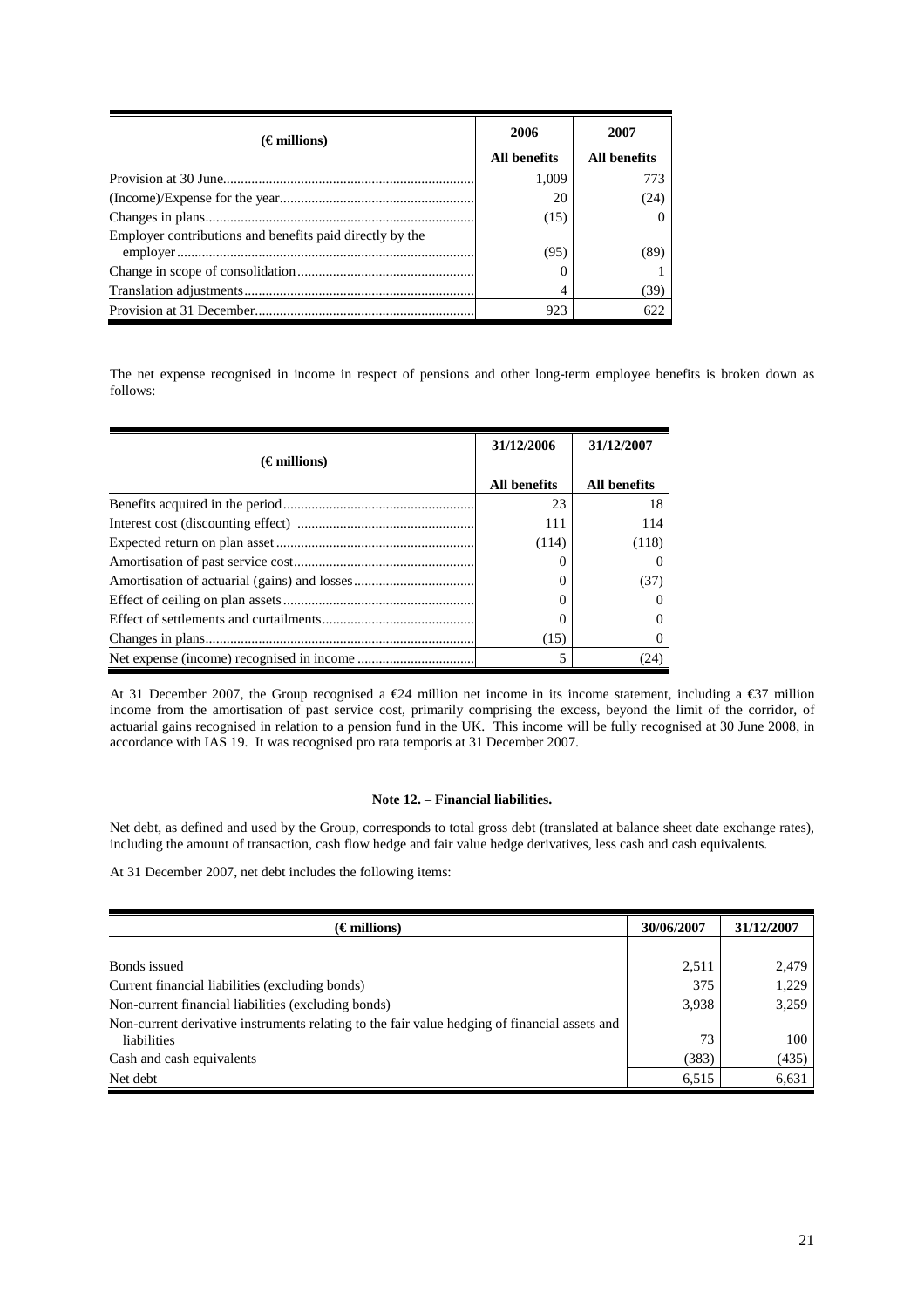1. Breakdown of gross debt by maturity:

| $(\epsilon$ millions)                              | 30/06/2007 | 31/12/2007 |
|----------------------------------------------------|------------|------------|
| Short-term debt                                    | 311        | 427        |
| Portion of long-term debt due within 1 year        | 64         | 801        |
| Total current debt (less than 1 year)              | 375        | 1,229      |
| Portion of long-term debt due between 1 to 5 years | 5,549      | 4,868      |
| Portion of long-term debt due in more than 5 years | 972        | 970        |
| Total non-current debt (more than 1 year)          | 6,522      | 5,838      |
| Gross debt                                         | 6,897      | 7,067      |

Maturities due within 1 year accounted for 17% of total gross debt.

2. Breakdown of net debt by type and by currency, after the effects of hedging, at 31 December 2007:

| $(\epsilon$ millions) | <b>Total</b> | <b>Syndicated loan</b><br>(section 5) | <b>Commercial</b><br>paper   | <b>Bonds</b><br>(section 6 and | <b>Exchange rate</b><br>swap and others |
|-----------------------|--------------|---------------------------------------|------------------------------|--------------------------------|-----------------------------------------|
| <b>EUR</b>            | 3,493        | 1,768                                 | 249                          | 1,490                          | (13)                                    |
| <b>USD</b>            | 2,819        | 2,177                                 | $\qquad \qquad \blacksquare$ |                                | 642                                     |
| <b>JPY</b>            | 64           | 49                                    | -                            | -                              | 15                                      |
| <b>GBP</b>            | 184          | $\overline{\phantom{0}}$              | $\overline{\phantom{0}}$     | 989                            | (805)                                   |
| Other currencies      | 71           | -                                     |                              |                                | 71                                      |
| Total                 | 6,631        | 3,994                                 | 249                          | 2,479                          | (90)                                    |

3. Breakdown of net debt by currency and by maturity, after the effects of hedging, at 31 December 2007:

| $(\epsilon$ millions) | <b>Total</b> | $<$ 1 year | $>1$ year and<br>$\leq 5$<br>vears | $>$ 5 years | Cash and cash<br>equivalents |
|-----------------------|--------------|------------|------------------------------------|-------------|------------------------------|
| <b>EUR</b>            | 3,493        | (509)      | 3,200                              | 894         | (91)                         |
| <b>USD</b>            | 2,819        | 1,332      | 1,540                              | -           | (53)                         |
| <b>JPY</b>            | 64           | 20         | 49                                 | -           | (5)                          |
| <b>GBP</b>            | 184          | 97         | 72                                 | 47          | (31)                         |
| Other currencies      | 71           | 289        | 8                                  | 29          | (255)                        |
| Total                 | 6,631        | 1,229      | 4,868                              | 970         | (435)                        |

4. Breakdown of types of interest rate hedge by currency at 31 December 2007:

| $(\epsilon$ millions) | Net debt by<br>currency | <b>Fixed debt</b> | "Capped"<br>variable debt | Non-hedged<br>variable debt | $%$ debt<br>hedged/fixed |
|-----------------------|-------------------------|-------------------|---------------------------|-----------------------------|--------------------------|
| <b>EUR</b>            | 3,493                   | 1,341             | 900                       | 1,253                       | 64%                      |
| <b>USD</b>            | 2,819                   | 1,284             | 476                       | 1,060                       | 62%                      |
| <b>JPY</b>            | 64                      |                   |                           | 64                          |                          |
| <b>GBP</b>            | 184                     |                   |                           | 184                         |                          |
| Other currencies      | 71                      |                   | -                         | 71                          |                          |
| Total                 | 6,631                   | 2,625             | 1,376                     | 2,631                       | 60 %                     |

Of the total €4,001 million of hedged fixed rate debt, €2,625 million originated from debt raised or swapped at a fixed rate. On the basis of such debt and interest rates at 31 December 2007, the euro cap being activated, a 0.10%, or 10 basis points change in interest rates would increase the Group's interest costs by €3 million.

5. Syndicated loan. — On 2 August 2005 and 18 August 2005, Pernod Ricard drew down part of the credit facilities made available under the multi-currency syndicated loan agreement signed on 21 April 2005, of which €1,561 million was available at 31 December 2007.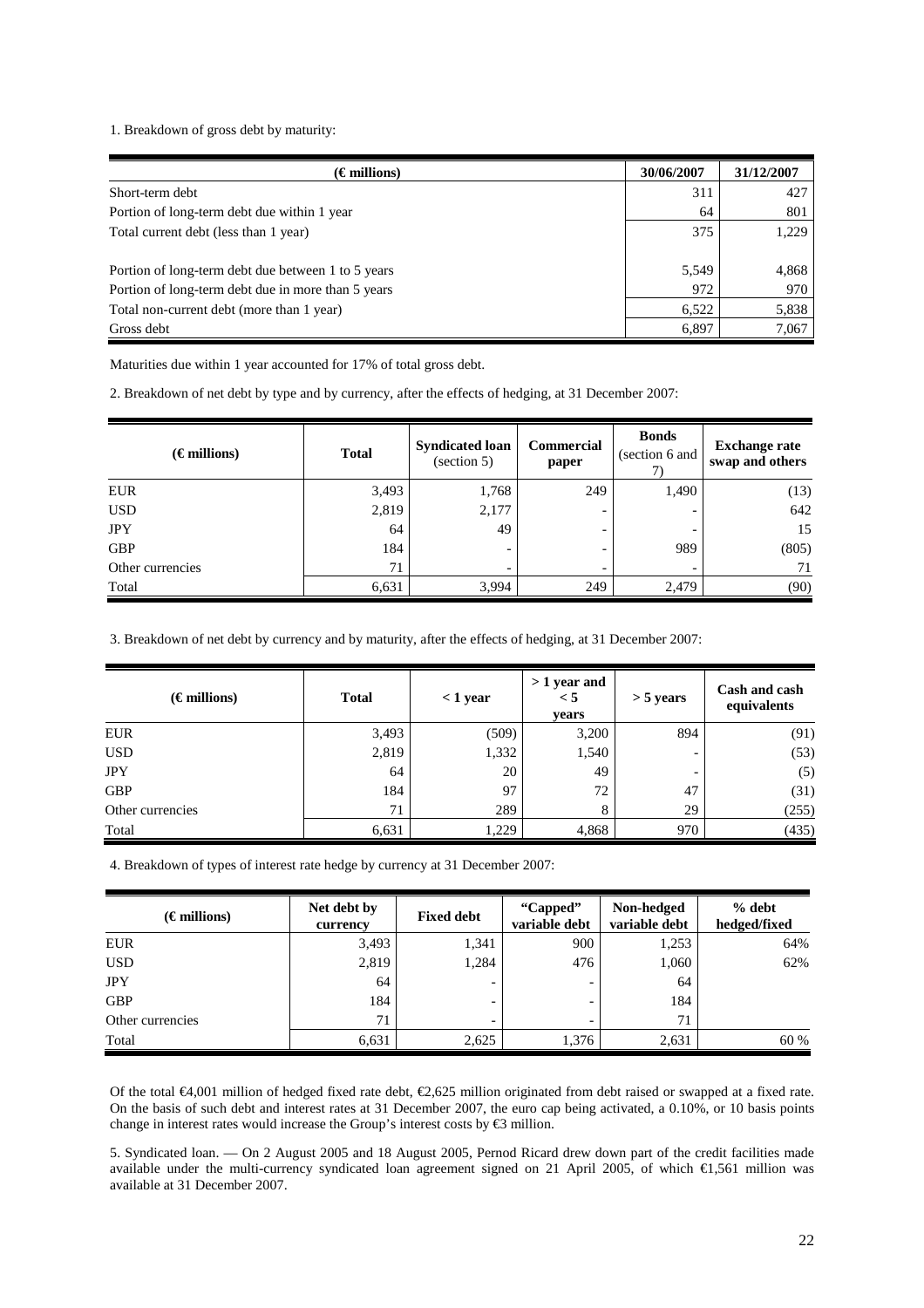At 31 December 2007, drawdowns on this credit facility amounted to €1,768million, US\$3,205 million and YEN 8,000 million, being a total amount of €3,994 million. The credit facilities, whether revolving or with fixed maturity, denominated in euros, US dollars or multicurrency, bear interest at a rate corresponding to the applicable LIBOR (or, for euro-denominated borrowings, EURIBOR), increased by a pre-determined margin and other mandatory costs. These facilities had initial maturities ranging from one to seven years. These borrowings enabled the Group to repay the amounts due under the revolving loan facility signed in August 2004, to finance the cash portion of the Allied Domecq acquisition price and to repay certain debt owed by the Group and Allied Domecq.

6. Bond issue. — On 6 December 2006, the Group issued bonds for a total amount of  $\epsilon$ 850 million in two tranches which have the following features:

- Tranche 1 – variable rate

The €300 million tranche 1 has a residual maturity of four years (maturity date: 6 June 2011) and carries interest at the Euribor 3 months rate plus 50 basis points.

- Tranche 2 – fixed rate

The €550 million tranche 2 has a residual maturity of six and a half years (maturity date: 6 December 2013), and carries interest at a fixed rate of 4.625%.

7. Allied Domecq bonds. — At 31 December 2007, bonds issued by Allied Domecq Financial Services Ltd are composed of an amount of  $\epsilon$ 600 million bearing a nominal interest rate of 5.875% maturing on 12 June 2009, an amount of £450 million bearing a nominal interest rate of 6.625% maturing on 18 April 2011 and an amount of £250 million bearing a nominal interest rate of 6.625% maturing on 12 June 2014

8. Perpetual Subordinated Notes (Titres Subordonnés à Durée Indéterminée or TSDI). — On 20 March 1992, Pernod Ricard issued Perpetual Subordinated Notes (TSDI), outside France, for a total nominal amount of €61 million. On 21 December 2007, Pernod Ricard bought back the TSDI. Since no interest has been paid since March 2007, the value of this loan was nil in the consolidated financial statements at 30 June 2007.

### **Note 13. – Notes to the consolidated cash flow statement.**

1. Changes in working capital requirements — The increase in working capital mainly arose from higher sales levels. In particular, the Group has bought eaux-de-vie to cope with demand from the cognac market.

2. Acquisitions of non-financial non-current assets. — Acquisitions of non-financial non-current assets primarily comprise the purchase of barrels, casks and equipment, as well as the building of new warehouses or distilleries in production subsidiaries.

3. Increase in loans. — The Group drew down  $\epsilon$ 270 million from the multi-currency syndicated loan.

#### **Note 14. – Shareholders' equity.**

1. Share capital. — Pernod Ricard's share capital changed as follows between 1 July and 31 December 2007:

|                                                         | Number of<br>shares | Amount<br>$(\epsilon$ millions) |
|---------------------------------------------------------|---------------------|---------------------------------|
| Share capital at 30 June 2007                           | 109,611,879         | 340                             |
| Exercise of options as part of share subscription plans | 123.934             | $\Omega$                        |
| Share capital at 31 December 2007                       | 109,735,813         | 340                             |

A two-for-one par value split of the Pernod Ricard share was implemented on 15 January 2008, with the par value halved from  $\text{\textsterling}3.10$  to  $\text{\textsterling}1.55$ .

Only one category of shares, fully paid ordinary shares, exists. These shares obtain double voting rights if they have been nominally registered for an uninterrupted period of 10 years.

2. Treasury shares. — At 31 December 2007, Pernod Ricard SA and its controlled subsidiaries held 3,600,107 Pernod Ricard shares for a value of  $\epsilon$  307 million.

These treasury shares are reported, at cost, as a deduction from shareholders' equity.

3. Dividends paid and proposed. — Following the Shareholders' Meeting of 7 November 2007, the Group, on 14 November 2007, paid the outstanding dividend balance due in respect of the financial year ended 30 June 2007, being €1.26 per share.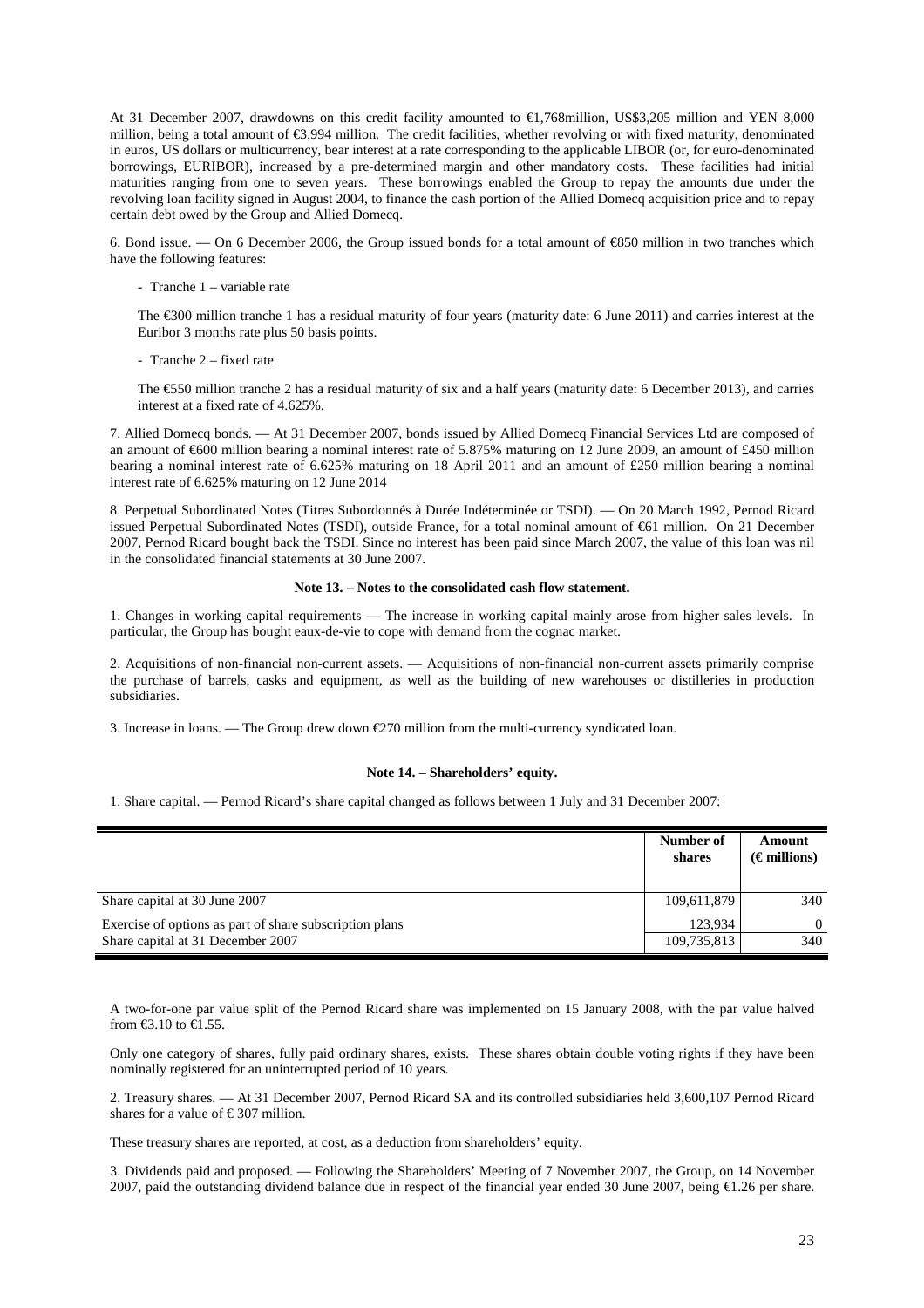The total dividend in respect of the financial year ended 30 June 2007 was  $\epsilon$ 2.52 per share.

#### **Note 15. – Share-based paiements.**

The Group recognised an expense of  $\epsilon$ 19 million within operating profit relating to the five stock option plans applicable at 31 December 2007 and a €1 million expense in respect of the SARs programme (Stock Appreciation Plan). A liability of €4 million is recognised in other current liabilities at 31 December 2007 in respect of the SARs programmes.

No new stock option plan has been granted since 30 June 2007. The plan granted on 19 December 1997 expired on 19 December 2007. Options granted by the plan of 18 December 2003 became exercisable from 19 December 2007.

All plans are either equity or cash-settled.

The number of unexercised options changed as follows between 30 June 2007 and 31 December 2007:

|                                                                              | <b>Units</b> |
|------------------------------------------------------------------------------|--------------|
| Number of unexercised options at 30 June 2007                                | 5,190,223    |
| Number of options exercised during the period                                | (255,935)    |
| Number of options cancelled over the period                                  | (3,524)      |
| Number of unexercised options at 31 December 2007                            | 4,930,764    |
| Impact of the two-for-one share par value split                              | 4,930,764    |
| Number of unexercised options at 31 December 2007, after taking into account |              |
| the impact of the two-for-one share par value split                          | 9,861,528    |

**Note 16. – Off-balance sheet commitments and litigation.** 

| $(\epsilon$ millions)                | <b>Total</b> | $\langle$ 1 year | $>1$ year and<br>$<$ 5 years | $>$ 5 years |
|--------------------------------------|--------------|------------------|------------------------------|-------------|
| Guarantees received                  | 45           | 36               |                              |             |
| Guarantees granted                   | 265          | 208              | 10                           | 47          |
| Contractual obligations:             | 1,358        | 292              | 769                          | 296         |
| - Unconditional purchase obligations | 1,112        | 255              | 680                          | 178         |
| - Operating lease agreements         | 235          | 33               | 83                           | 119         |
| - Other contractual obligations      |              |                  |                              |             |

#### 1. Details of main commitments and obligations.

In the context of past acquisitions, warranties with respect to the adequacy of liabilities, notably of a tax-related nature, were granted. Provisions have been recognised to the extent of the amount of the risks as estimated by Group.

#### Main guarantees granted:

 — The Group guaranteed the Allied Domecq pension fund for the contributions owed to it by Allied Domecq Holdings Ltd and its subsidiaries. In addition, the Group granted a guarantee to the holders of the Allied Domecq bonds, whose amount was €1,630 million at 31 December 2007.

2. Contractual obligations. — In the context of their wine and champagne production operations, the Group's Australian and New Zealand subsidiaries Orlando Wyndham and its French subsidiary Mumm Perrier–Jouët are committed, respectively, in amounts of €553 million, €117 million and €178 million under certain purchase obligations of grapes.

In the context of its cognac production activity, the Group's French subsidiary, Martell, is committed in an amount of €230 million under matured spirit supply agreements.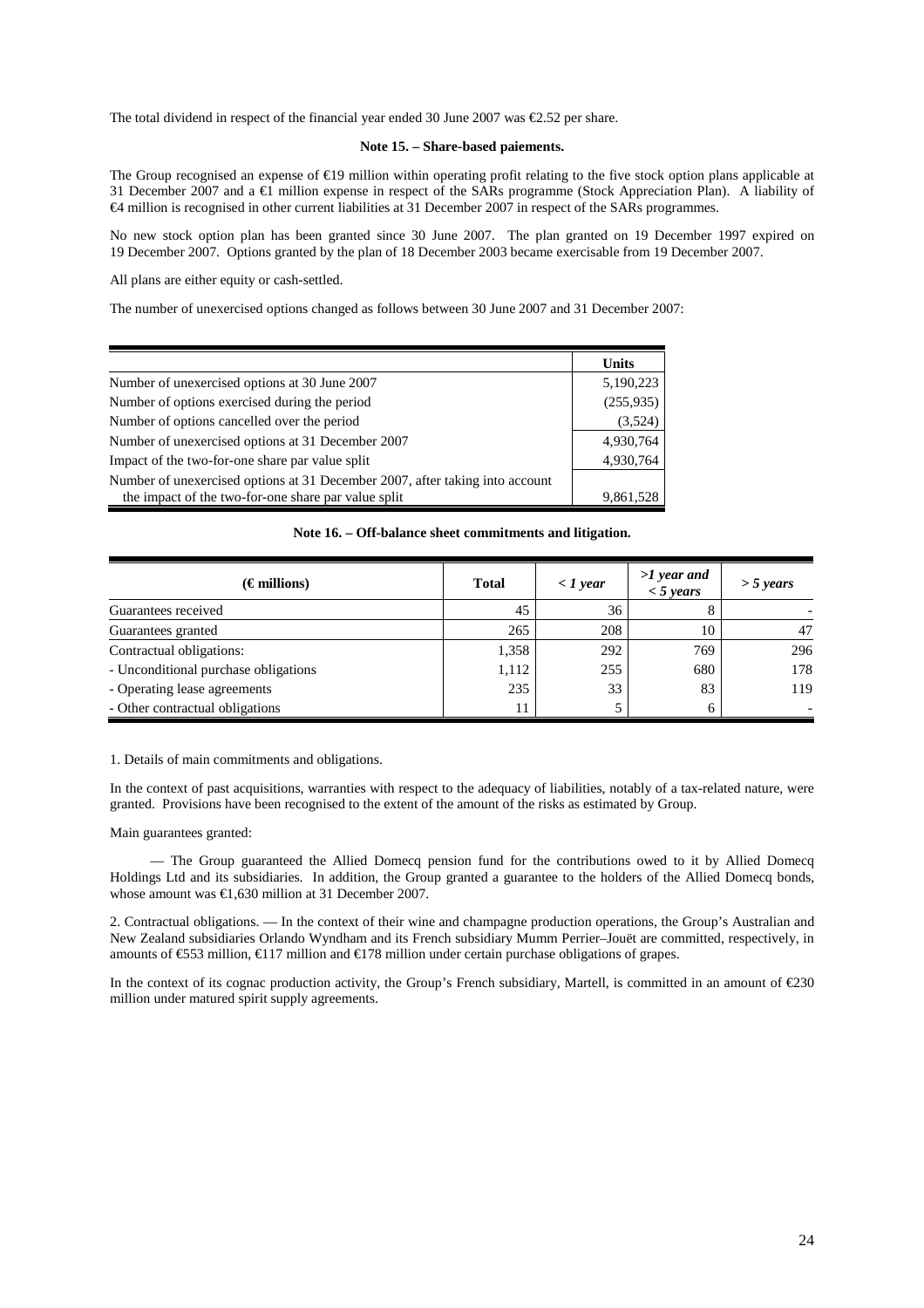#### 3. Financial instruments.

| $(\epsilon$ millions)                       | <b>Carrying amount at</b><br>31/12/2007 |       |
|---------------------------------------------|-----------------------------------------|-------|
| Assets                                      |                                         |       |
| Non-current financial assets                | 107                                     | 107   |
| Derivative instruments – asset position     | 35                                      | 35    |
| Marketable securities                       |                                         | 2     |
| Cash                                        | 433                                     | 433   |
| Liabilities                                 |                                         |       |
| <b>Bonds</b>                                | 2,479                                   | 2,438 |
| Bank loan                                   | 4,440                                   | 4,440 |
| - Syndicated loan                           | 3,994                                   | 3,994 |
| - Commercial paper                          | 249                                     | 249   |
| - Others                                    | 198                                     | 198   |
| Finance lease obligations                   | 47                                      | 47    |
| Derivative instruments – liability position | 130                                     | 130   |

The fair value of the debt is determined for each loan by discounting future cash flows on the basis of market rates at the balance sheet date, adjusted for the Group's credit risk. For floating rate bank debt fair value is approximately equal to carrying amount.

The market value of instruments recognised in the financial statements at the balance sheet date was calculated on the basis of available market data, using net present value of the future cash flows. The disparity of valuation models implies that these valuations do not necessarily reflect the amounts that could be received or paid if these instruments were to be unwound in the market.

Financial instrument fair value movements between 30 June 2007 and 31 December 2007 were not significant.

The methods used are as follows:

— bonds: market liquidity enabled the bonds to be valued at their fair value;

— other long-term financial liabilities: the fair value of other long-term financial liabilities is calculated for each loan by discounting future cash flows using an interest rate taking into account the Group's credit risk at the balance sheet date;

— derivative instruments: the fair value of forward foreign currency and interest rate and foreign currency swaps were calculated using the market price that the Group would have to pay or receive to unwind these contracts.

4. Litigation. — Other than non-material litigation and/or litigation arising in the normal course of the Group's business, only developments affecting litigations mentioned in the annual report on the consolidated financial statements at 30 June 2007 are mentioned hereafter:

Disputes relating to brands

Havana Club

The Havana Club brand is owned by a joint venture, Havana Club Holding S.A. (HCH). The brand is controlled on a worldwide basis by the Group and a Cuban public company (Cuba export). Ownership of this brand is currently being contested in the United States, Canada and Spain by a competitor of the Group.

A United States law prohibits Cubaexport from asserting its rights in the registration in a United States court. This law has been condemned by the World Trade Organization (WTO), but to date the United States have not modified their legislation to conform with the WTO decision.

OFAC (Office of Foreign Assets Control) has decided that this same law prevents any payment being made to renew a mark that was "confiscated" following the Cuban revolution. In August 2006, the United States Patent and Trademark Office (USPTO) failed to accept Cubaexport's renewal application in respect of the US registration for Havana Club following guidance from OFAC. Cubaexport has petitioned the Director of the USPTO to reverse this decision and has sued OFAC in a separate proceeding in Federal district Court for the District of Columbia challenging OFAC's decision and the law and regulations OFAC applied. Cubaexport's petition has been stayed pending the outcome of the OFAC proceeding.

A competitor of the Group sought in the USPTO, to cancel the Havana Club trademark registration which is in the name of Cubaexport. On 29 January 2004, the USPTO rejected this action, refusing to cancel the registration. As this decision was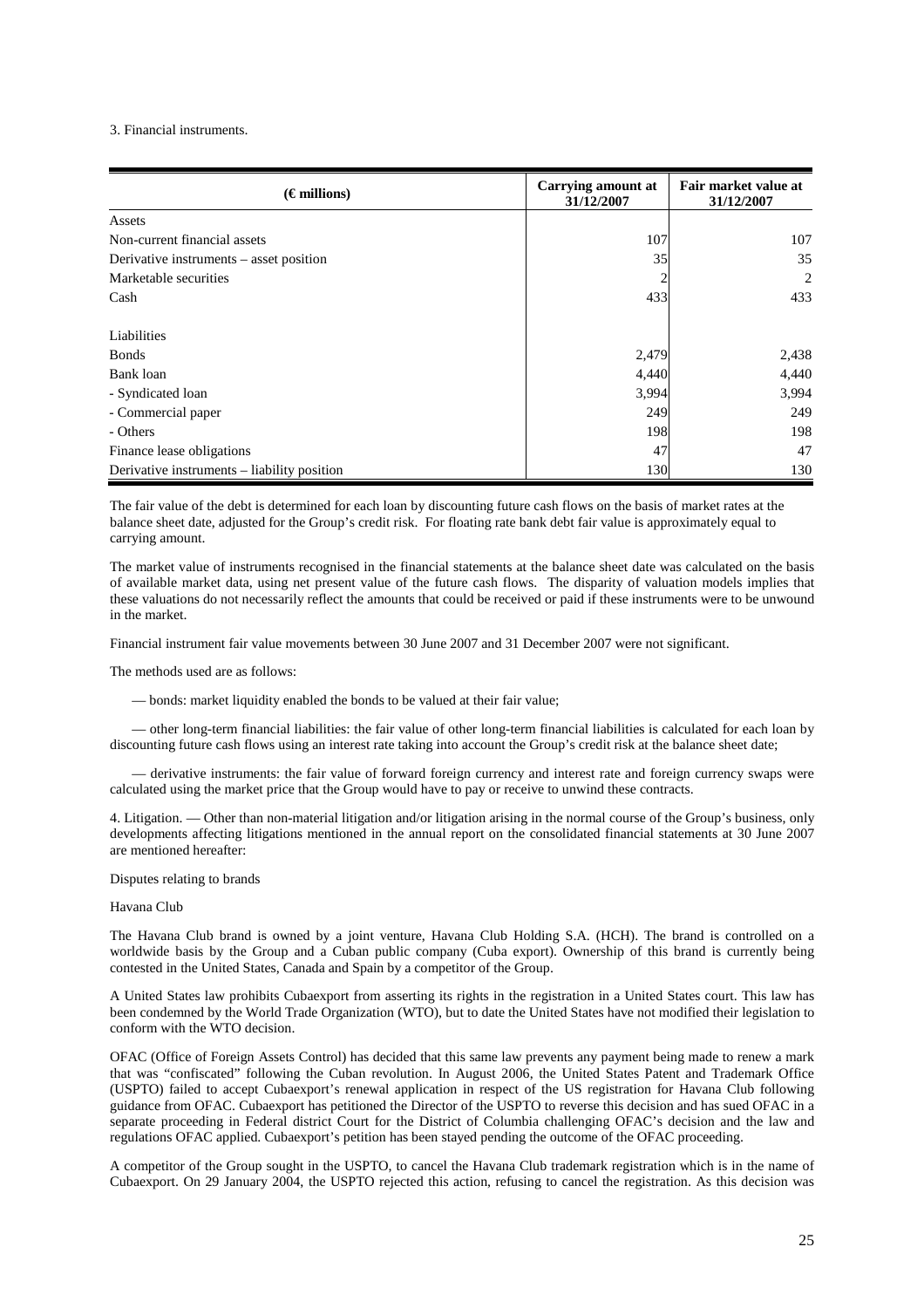appealed, proceedings are now pending before the Federal Court for the District of Columbia. These proceedings have been stayed pending the outcome of Cubaexport's petition in the USPTO

In August 2006, this competitor introduced a Havana Club rum in the United States which is manufactured in Puerto Rico. Pernod Ricard USA has instituted litigation in the Federal Court for the District of Delaware claiming that the competitor is falsely claiming to own the Havana Club trademark and that this false claim and the use of "Havana Club" on rum of non-Cuban origin is misleading and should be enjoined.

The case is still pending and a trial is expected in March 2009.

HCH's rights relating to the Havana Club brand in Spain were confirmed in June 2005 by the First Instance Court in proceedings initiated in 1999 by, notably, this same competitor. This decision was appealed before the Madrid Provincial Audience by the plaintiffs but such appeal was rejected in February 2007. They have appealed before the Spanish Supreme Court the decision of the Madrid Provincial Audience. A decision regarding the admissibility of this appeal should be reached before December 2009. If the appeal is admitted, the Supreme Court will have to decide – at a later stage – on the merits of the appeal.

# Champomy

During 2001, the National Institute for Appellations of Origin (INAO) and the French Comité Interprofessionnel des Vins de Champagne (CIVC) summoned Pernod Ricard and its subsidiaries before the Courts of Paris in order to request the invalidity of the Champomy brands and the prohibition from using them on the grounds that they constitute a violation of the Champagne appellation of origin. Since then, these brands have been sold to the Cadbury Schweppes group. However, Pernod Ricard has granted a warranty to the purchaser with regard to the validity of these trademarks and its contractual liability would be triggered in the event that Champomy brands are cancelled. Pursuant to a court decision of 10 May 2006, the Paris First Instance Court dismissed all the claims of INAO and CIVC. INAO and the CIVC have lodged an appeal but most of their claims were also dismissed by Paris Court of Appeal on 7 November 2007. CIVC and INAO made a declaration of appeal to the Court of Cassation on 21 January 2008.

#### Stolichnaya Trademark

Allied Domecq International Holdings B.V. and Allied Domecq Spirits & Wine USA, Inc., together with SPI Spirits and other parties, are defendants in an action brought in the United States District Court for the Southern District of New York by entities that claim to represent the interests of the Russian Federation on matters relating to ownership of the trademarks for vodka products in the United States. In the action, the plaintiffs challenged Allied Domecq International Holdings B.V.'s ownership of the Stolichnaya trademark in the United States, and sought to block future sales of Stolichnaya products in the United States. In addition, the plaintiffs sought damages, including the disgorgement of all related profits. On March 31, 2006, Judge George Daniels dismissed all of the plaintiffs' claims concerning Allied Domecq International Holdings B.V.'s ownership of the Stolichnaya trademark in the United States. The plaintiffs have filed an appeal against the portion of the 31 March 2006 decision: that appeal is currently pending before the United States Court of Appeals for the Second Circuit. A decision is expected in the second half of 2008.

#### Commercial disputes

Claim brought by the Republic of Columbia against Pernod Ricard, Seagram Llc and Diageo Plc

The Republic of Colombia, as well as several Colombian regional departments, brought a claim in October 2004 before the US District Court for the Eastern District of New York against Pernod Ricard S.A., Pernod Ricard USA Llc, Diageo Plc, Diageo North America Inc. (f/k/a Guinness UDV America Inc. f/k/a UDV North America Inc f/k/a Heublein Inc.), United Distillers Manufacturing Inc., IDV North America Inc. and Seagram Export Sales Company Inc.

The plaintiffs claim that these companies have committed an act of unfair competition against the Colombian government (which holds a constitutional monopoly on the production and distribution of spirits) by selling their products through illegal distribution circuits and by receiving payments from companies involved in money laundering. Pernod Ricard contests this claim.

The defendants moved to dismiss the Complaint on a variety of grounds, including that the Court lacks subject matter jurisdiction, that Colombia is a more convenient forum, and that the Complaint, fails to state a legal claim. On June 19, 2007, the District Court granted in part and denied in part the defendants' motions to dismiss.

On January 18, 2008, the Second Circuit Court of Appeals refused to review the District Court's decision.

The Parties will now begin to take discovery regarding the Plaintiffs'claims that were not dismissed. Pernod Ricard will continue to vigorously defend itself against the claims.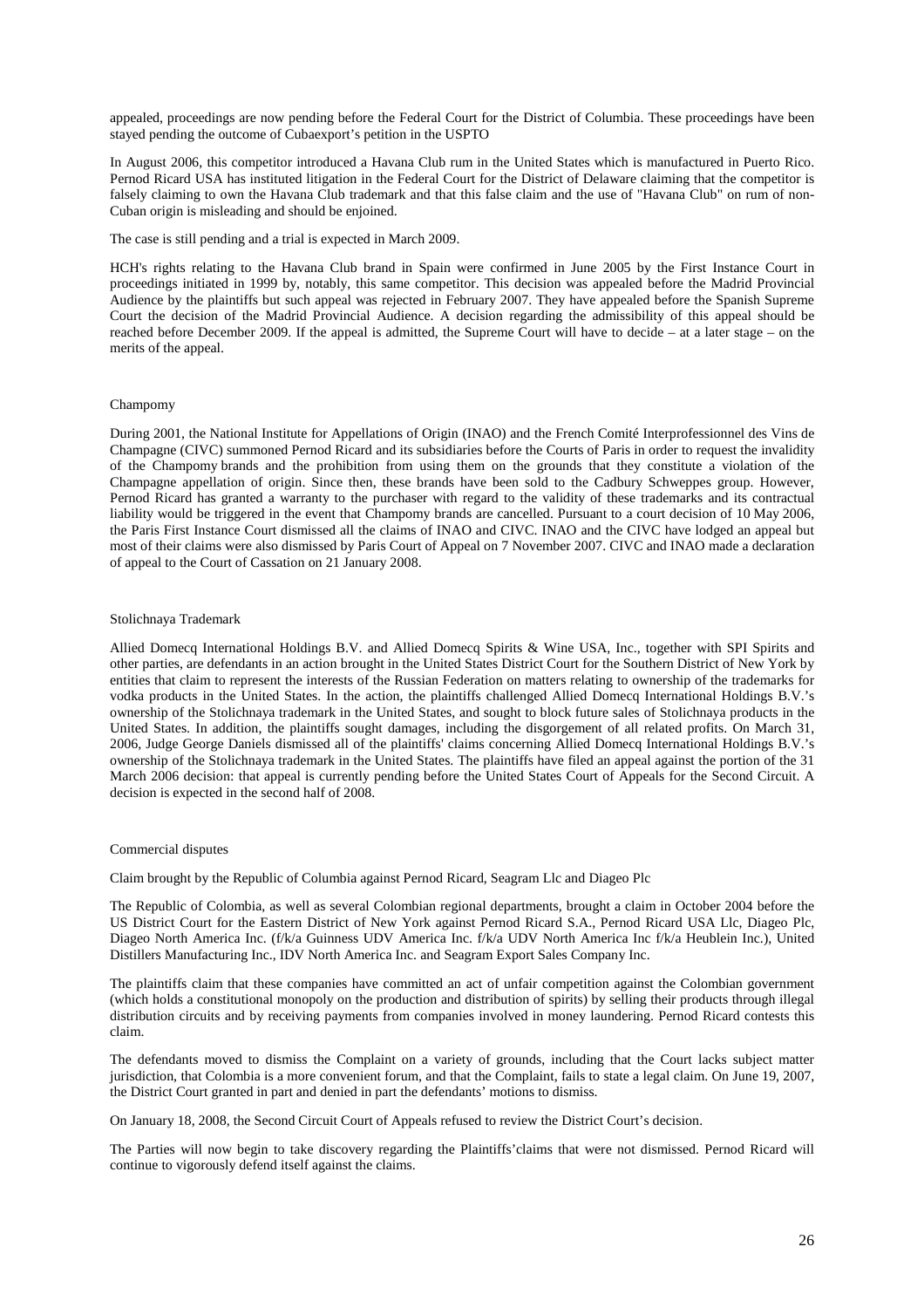#### Putative class actions in the United States of America

#### Sale of Spirits in the United States

Allied Domecq Spirits & Wine Americas Inc., Allied Domecq Spirits & Wine USA, Inc., Allied Domecq North America Corp., Hiram Walker G&W Inc., and Hiram Walker-A.V. Corp. ("Allied Domecq entities"), together with most other major companies in the wines and spirits segment in the U.S.A., were named and served with complaints in a number of nearly identical putative class action lawsuits. The plaintiffs alleged that the defendants engaged in a sophisticated and deceptive scheme to market and sell alcohol to underage consumers. The counts alleged included unjust enrichment, negligence, civil conspiracy, fraudulent concealment, and violations of various state consumer protection statutes. These lawsuits were filed and served in the states of Ohio, Wisconsin, Michigan, and West Virginia. Lawsuits were also filed in Colorado, North Carolina, and the District of Columbia, but did not name Allied Domecq entities as defendants. In addition, plaintiffs filed similar actions in state courts in New York and Florida. Both actions were later voluntarily dismissed by the plaintiffs.

 All four lawsuits in which Allied Domecq entities were named and served—Wisconsin, Ohio, Michigan, and West Virginia—were dismissed with prejudice by the courts in those jurisdictions. The courts considering the other lawsuits also dismissed the complaints, except for the North Carolina case where the court did not issue a decision. Plaintiffs filed appeals from all of these dismissals, but after losing several appeals, the Plaintiffs voluntarily dismissed all remaining cases that had not yet been decided on appeal. Accordingly, these lawsuits have all been favourably resolved by way of dismissal with prejudice.

#### Origin of Stolichnaya

On October 18, 2006, Russian Standard Vodka (USA), Inc. and Roust Trading Limited filed suit against Allied Domecq Spirits & Wine USA, Inc. ("ADSWUSA") and Pernod Ricard USA, LLC ("PRUSA") in the United States District Court for the Southern District of New York. On December 4, 2006, plaintiffs filed an amended complaint adding S.P.I. Group SA and S.P.I. Spirits (Cyprus) Limited (together, "SPI") as defendants. Plaintiffs allege that the defendants are engaged in false advertising under federal and New York State law, and deceptive trade practices and unfair competition, by advertising and promoting Stolichnaya vodka as "Russian Vodka" and by making certain related claims on defendants' website and in defendants' advertising. Plaintiffs also seek a declaration by the Court that they have not engaged in false advertising by virtue of their public statements challenging the "Russian" character of Stolichnaya vodka, and seek actual, statutory, compensatory, treble and punitive damages, as well as disgorgement of the Company's related profits. ADSWUSA and PRUSA moved to dismiss the declaratory judgment count and have requested a short stay of the litigation to permit the National Advertising Division of the Council of Better Business Bureaus (the "NAD") to complete its investigation into parallel claims filed last year by PRUSA. S.P.I. also moved to dismiss the declaratory judgment count and a claim for unjust enrichment.

In a November 20, 2007 decision, the Court (1) granted ADSWUSA's and PRUSA's motion to dismiss the declaratory judgment count with respect to their past statements, (2) denied the motion to dismiss the declaratory judgment count with respect to ADSWUSA's and PRUSA's potential future statements, (3) granted SPI's motion to dismiss the declaratory judgment count; (4) dismissed as to all defendants Plaintiffs' claim for unjust enrichment; and (5) stayed the case so that the NAD could complete its work and issue a decision.

On January 24, 2008, the NAD ruled on PRUSA's claims. It found that Russian Standard lacked a basis for claiming that Stolichnaya is distilled in Latvia or that anything other than filtration, bottling and shipping occur in Latvia. The NAD also accepted PRUSA's position that vodka made in Russia and bottled in Latvia is "Russian vodka". Lastly, NAD ruled that Russian Standard cannot disparage the authenticity of Stolichnaya in the abstract, although it is permitted to state specifically that Stolichnaya is filtered and bottled in Latvia and that Russian Standard believes that such steps undermine the true Russian authenticity of the product, whereas its products are made, filtered and bottled entirely in Russia.

On February 8, 2008, the defendants filed answers against the remaining claims in the court action, denying liability.

#### **Note 17. – Related parties.**

During the first half-year ended 31 December 2007, relations between the Group and its associates remained the same as in the financial year ended 30 June 2007, as mentioned in the annual report. In particular, no transactions considered unusual with regards to their nature or amount occurred over the period.

# **Note 18. – Events after the balance sheet date.**

On 15 January 2008, a two-for-one par value split of the Pernod Ricard share was implemented, with the par value halved from €3.10 to €1.55..